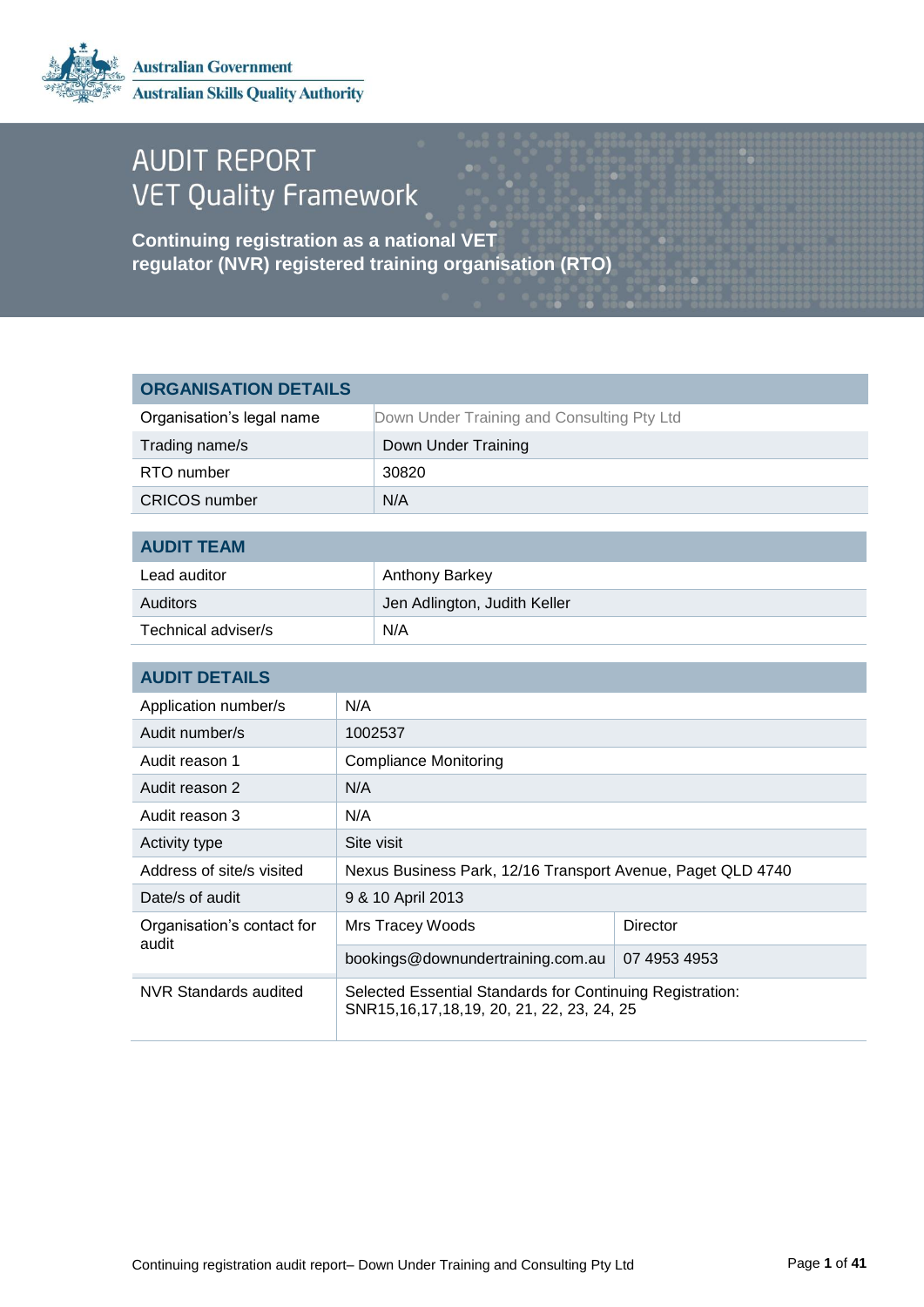# **BACKGROUND**

The organisation has been an RTO for 11 years. It is a small operation and has very minimal trainers which the majority are sub contractored when required. Mining is main industry; however, in recent months there has been a significant downturn in training.

The organisation has no partnering arrangments.

The organisation's main revenue source is fee for service and the organisation does not have any government funding contracts.

The organisation delivers most of its training and assssment face to face at its own premises or face to face practical on mine sites.

| <b>AUDIT SAMPLE</b> |                                           |                                                                                                                                                                                |                           |
|---------------------|-------------------------------------------|--------------------------------------------------------------------------------------------------------------------------------------------------------------------------------|---------------------------|
| Code                | Qualification / Accredited course name    | Mode(s) of delivery<br>&/or assessment                                                                                                                                         | <b>Current enrolments</b> |
| TAE40110            | Certificate IV in Training and Assessment | $\square$ Apprenticeship<br>$\square$ Distance<br>⊠ Face to face<br>$\square$ Online<br>$\square$ Mixed<br><b>⊠</b> Workplace<br>$\Box$ Traineeship<br>$\Box$ Other - specify  | $\overline{0}$            |
| RII30411            | Certificate III in Resource Processing    | $\square$ Apprenticeship<br>$\square$ Distance<br>⊠ Face to face<br>$\square$ Online<br>$\Box$ Mixed<br><b>⊠ Workplace</b><br>$\square$ Traineeship<br>$\Box$ Other – specify  | $\mathbf 0$               |
| BSBCMM401A          | Make a presentation                       | $\square$ Apprenticeship<br>$\square$ Distance<br>$\square$ Face to face<br>$\square$ Online<br>$\Box$ Mixed<br>□ Workplace<br>$\Box$ Traineeship<br>$\Box$ Other – specify    | $\mathbf 0$               |
| FPICOT2237A         | Maintain chainsaws                        | $\square$ Apprenticeship<br>$\square$ Distance<br>$\square$ Face to face<br>$\square$ Online<br>$\Box$ Mixed<br>□ Workplace<br>$\square$ Traineeship<br>$\Box$ Other – specify | $\mathbf 0$               |

Total number of current enrolments in RTO as at audit date: 271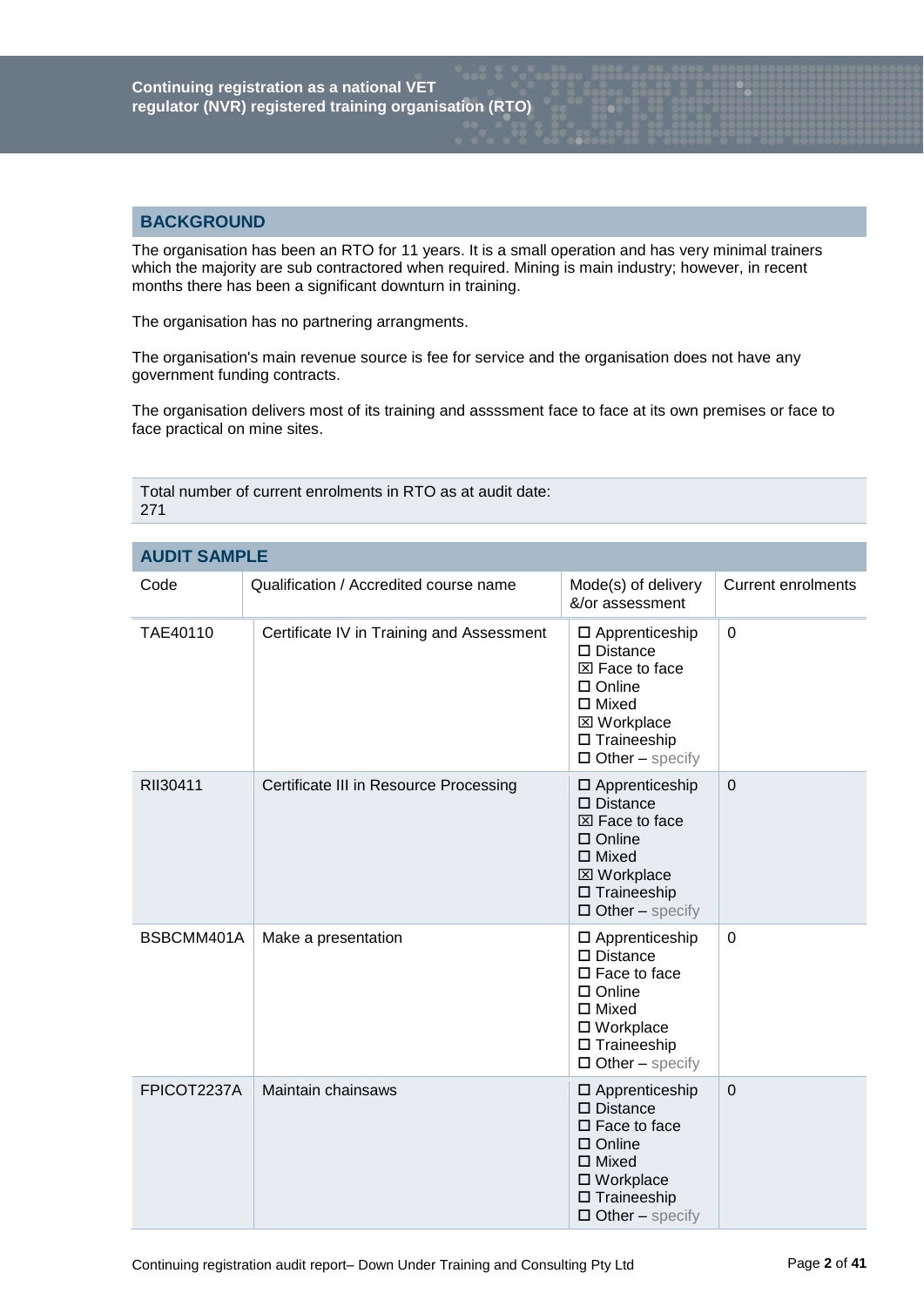| FPICOT2239A | Trim and cut felled trees                          | □ Apprenticeship<br>$\square$ Distance<br>$\square$ Face to face<br>$\Box$ Online<br>$\Box$ Mixed<br>□ Workplace<br>$\square$ Traineeship<br>$\Box$ Other - specify                       | $\mathbf 0$      |
|-------------|----------------------------------------------------|-------------------------------------------------------------------------------------------------------------------------------------------------------------------------------------------|------------------|
| HLTCPR201A  | Perform CPR                                        | $\square$ Apprenticeship<br>$\square$ Distance<br>$\square$ Face to face<br>$\square$ Online<br>$\square$ Mixed<br>$\square$ Workplace<br>$\square$ Traineeship<br>$\Box$ Other – specify | $\mathbf 0$      |
| HLTFA301B   | Apply first aid                                    | $\square$ Apprenticeship<br>$\square$ Distance<br>$\square$ Face to face<br>$\square$ Online<br>$\Box$ Mixed<br>□ Workplace<br>$\square$ Traineeship<br>$\Box$ Other – specify            | 0                |
| RIIHAN201A  | Operate a forklift                                 | $\square$ Apprenticeship<br>$\square$ Distance<br>$\square$ Face to face<br>$\square$ Online<br>$\Box$ Mixed<br>□ Workplace<br>$\square$ Traineeship<br>$\Box$ Other – specify            | $\boldsymbol{0}$ |
| RIIHAN305A  | Operate a gantry or overhead crane                 | $\square$ Apprenticeship<br>$\square$ Distance<br>$\square$ Face to face<br>$\square$ Online<br>$\square$ Mixed<br>□ Workplace<br>$\square$ Traineeship<br>$\Box$ Other – specify         | $\mathbf 0$      |
| RIIOHS202A  | Enter and work in confined space                   | $\square$ Apprenticeship<br>$\square$ Distance<br>$\square$ Face to face<br>$\square$ Online<br>$\Box$ Mixed<br>$\square$ Workplace<br>$\square$ Traineeship<br>$\Box$ Other – specify    | $\mathbf 0$      |
| RIIPRO301C  | Conduct crushing and screening plant<br>operations | $\square$ Apprenticeship<br>$\square$ Distance<br>$\square$ Face to face<br>□ Online<br>$\Box$ Mixed<br>□ Workplace                                                                       | $\pmb{0}$        |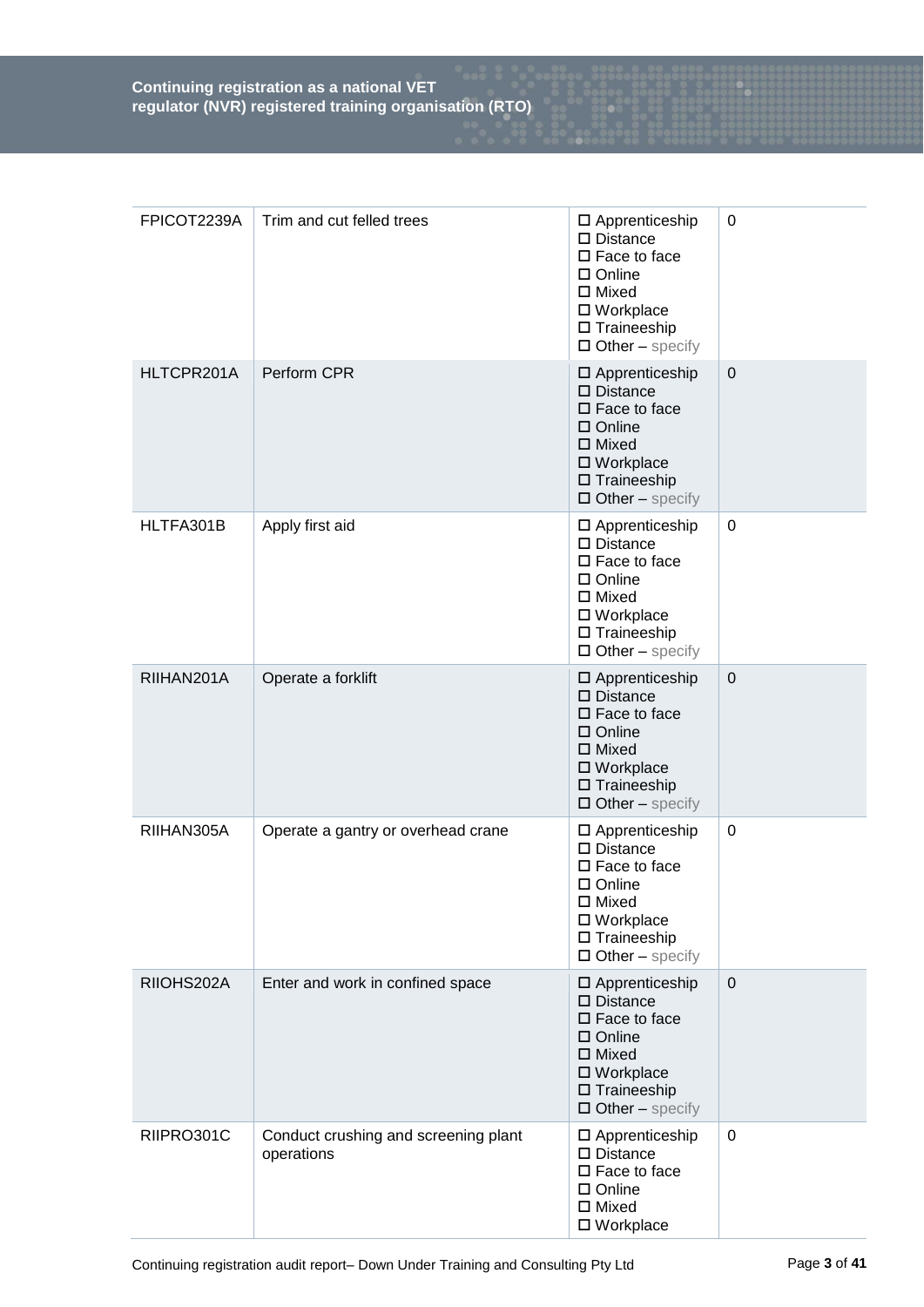|            |                                       | $\square$ Traineeship<br>$\Box$ Other – specify                                                                                                                               |   |
|------------|---------------------------------------|-------------------------------------------------------------------------------------------------------------------------------------------------------------------------------|---|
| RIIRIS402A | Carry out the risk management process | $\Box$ Apprenticeship<br>$\square$ Distance<br>$\square$ Face to face<br>$\Box$ Online<br>$\Box$ Mixed<br>$\square$ Workplace<br>$\Box$ Traineeship<br>$\Box$ Other – specify | 0 |

| <b>INTERVIEWEES - Staff</b> |                 |                      |
|-----------------------------|-----------------|----------------------|
| Name                        | Position        | Qualification/course |
|                             |                 |                      |
| Tracey Woods                | <b>Director</b> | n/a                  |
|                             |                 |                      |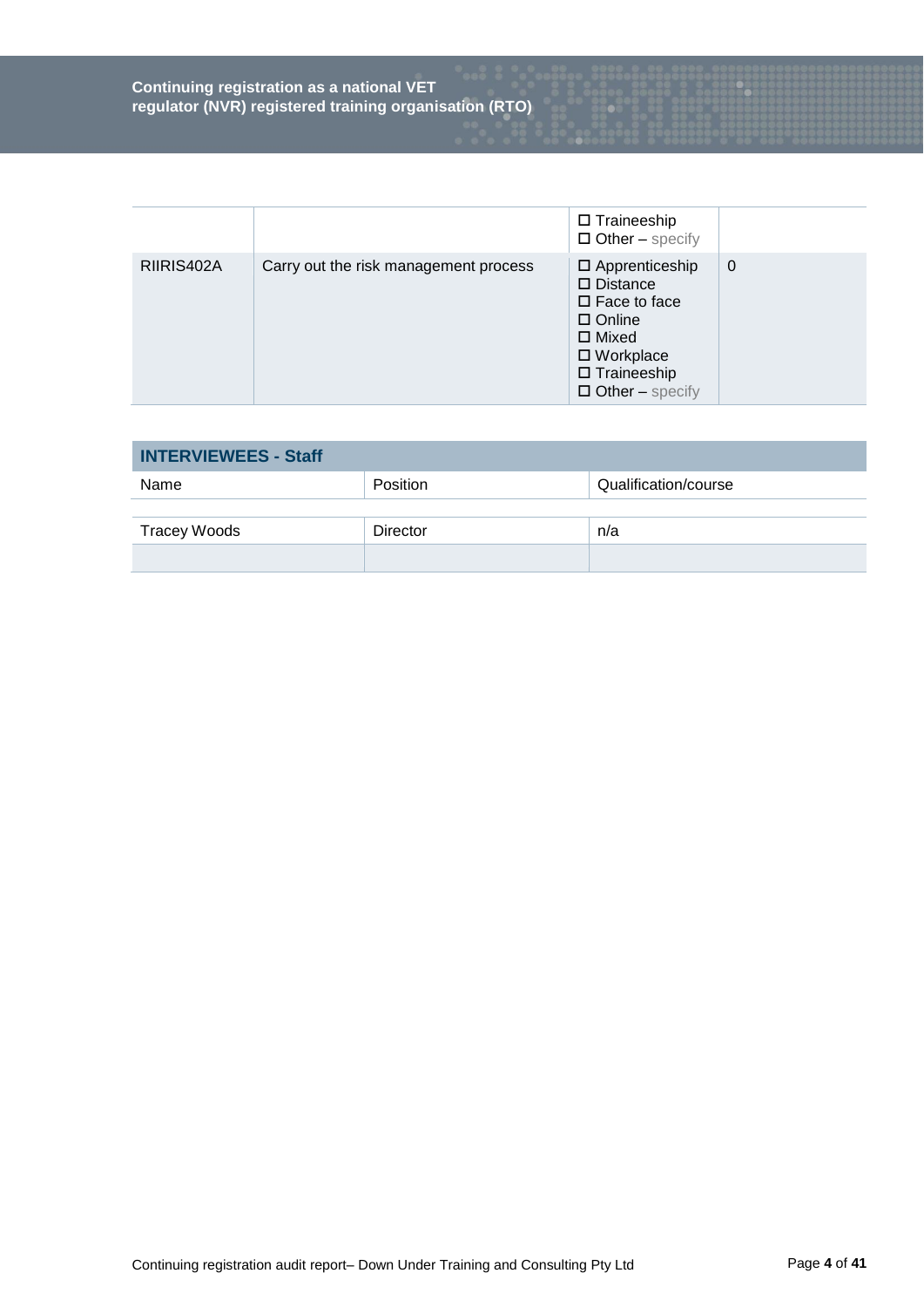# **AUDIT FINDING**

# **ORIGINAL AUDIT FINDING**

Audit finding as at Wednesday, 10 April 2013:

The organisation has not demonstrated compliance with one or more compliance requirements examined for the audit.

Level of non-compliance:minor

The level of non-compliance considers the potential for an adverse impact on the quality of training and assessment outcomes for students.

If non-compliance has been identified, this audit report describes evidence of the non-compliance. Refer to Notification of non-compliance for information on providing further evidence of compliance.

# **AUDIT FINDING FOLLOWING ANALYSIS OF RECTIFICATION EVIDENCE**

Audit finding following additional evidence received Tuesday, 11 June 2013 The organisation has demonstrated compliance with all compliance requirements examined for the audit.

# **AUDIT FINDING BY REQUIREMENT**

# **Standards for NVR Registered Training Organisations 2012 – Essential Standards for Continuing Registration**

| <b>Standard</b>     | <b>Original finding</b> | <b>Following rectification</b> |
|---------------------|-------------------------|--------------------------------|
| <b>SNR 15</b>       | Not-compliant           | Compliant                      |
| <b>SNR 16</b>       | Compliant               | Not audited                    |
| <b>SNR 17</b>       | Compliant               | Not audited                    |
| <b>SNR 18</b>       | Not-compliant           | Compliant                      |
| <b>SNR 19</b>       | Compliant               | Not audited                    |
| <b>SNR 20</b>       | Compliant               | Not audited                    |
| <b>SNR 21</b>       | Compliant               | Not audited                    |
| <b>SNR 22</b>       | Compliant               | Not audited                    |
| <b>SNR 23 / AQF</b> | Compliant               | Not audited                    |
| <b>SNR 24</b>       | Compliant               | Not audited                    |
| <b>SNR 25</b>       | Compliant               | Not audited                    |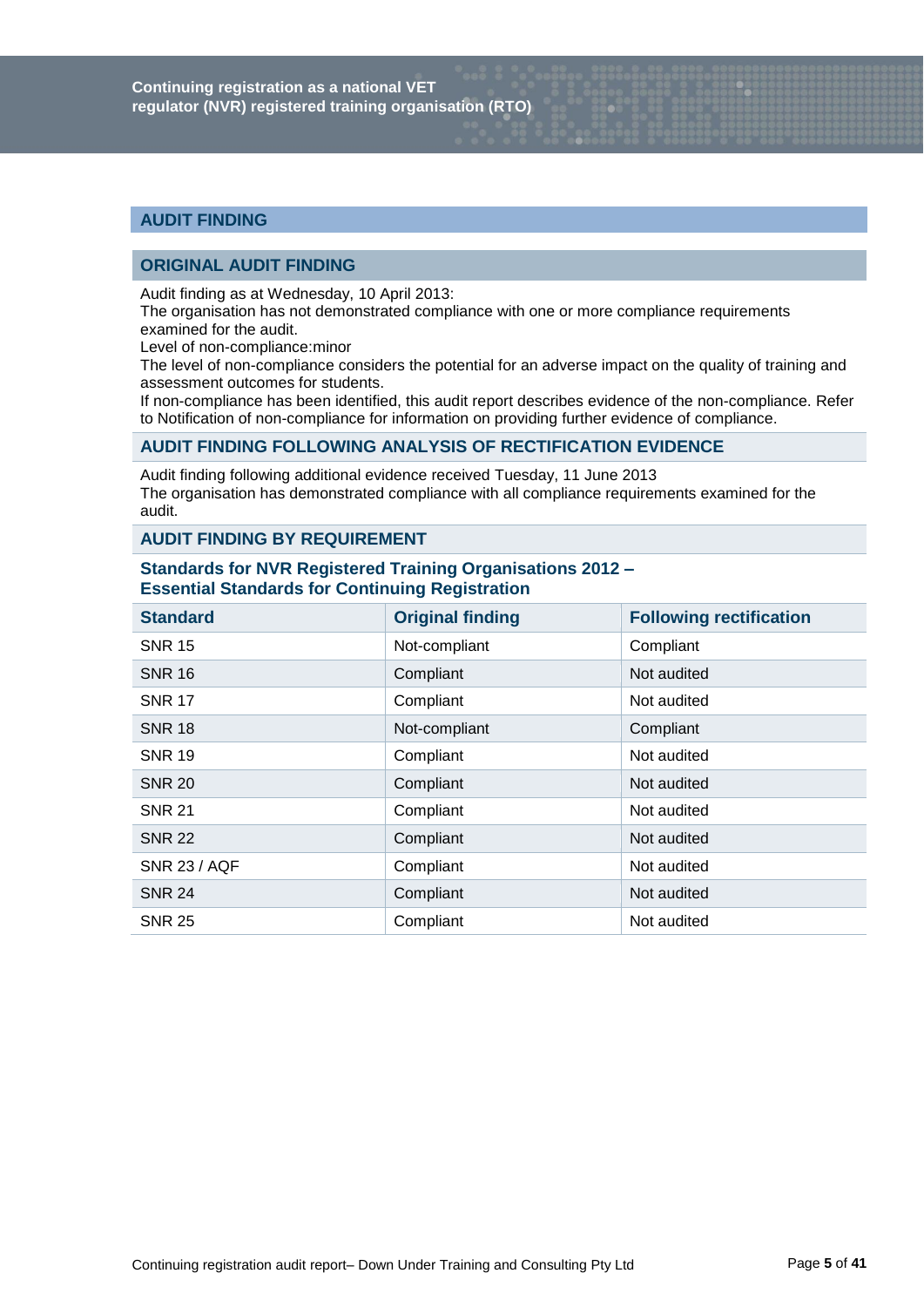# **STANDARDS FOR NVR REGISTERED TRAINING ORGANISATIONS – ESSENTIAL STANDARDS FOR CONTINUING REGISTRATION**

# **SNR 15: The NVR registered training organisation provides quality training and assessment across all of its operations, as follows:**

# **15.1 The NVR registered training organisation collects, analyses, and acts on relevant data for continuous improvement of training and assessment.**

#### Select one:

| $\Box$ | Compliance with the requirements of this element was not examined                          |
|--------|--------------------------------------------------------------------------------------------|
| ⊠      | The organisation has <b>demonstrated</b> compliance with the requirements of this element. |
| $\Box$ | The organisation has not demonstrated compliance with the requirements of this element.    |
|        | Reasons for finding of non-compliance:                                                     |
|        | N/A<br>$\bullet$                                                                           |
|        | In order to become compliant the organisation is required to:                              |
|        | N/A                                                                                        |

# **Analysis of rectification evidence**

## $\bullet$  N/A

| □ | The organisation has <b>demonstrated</b> compliance with the requirements of this element. |
|---|--------------------------------------------------------------------------------------------|
| □ | The organisation has not demonstrated compliance with the requirements of this element     |
|   | Reason for finding of non-compliance:                                                      |
|   | N/A                                                                                        |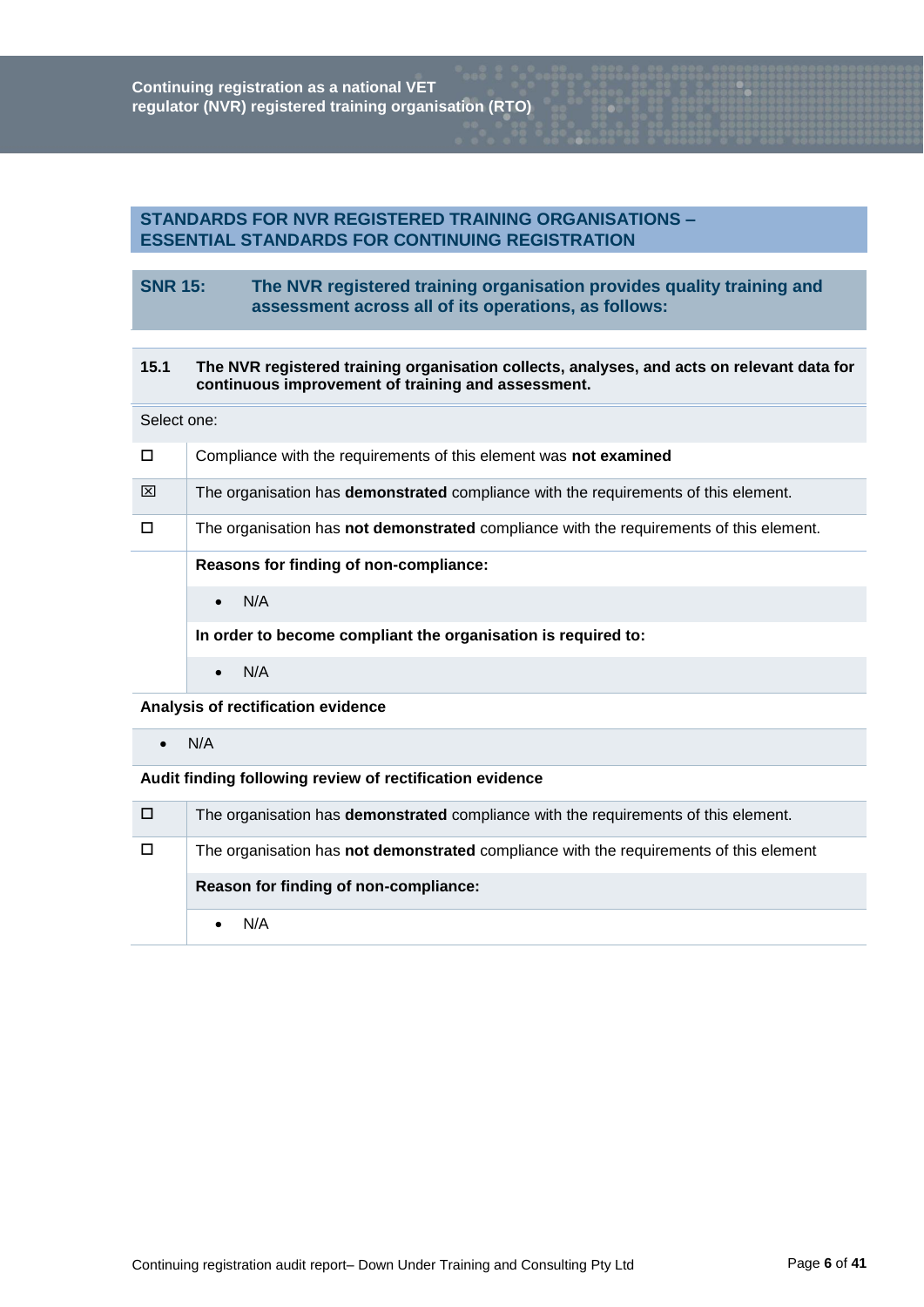| Strategies for training and assessment meet the requirements of the relevant training |
|---------------------------------------------------------------------------------------|
| package or accredited course and have been developed through effective consultation   |
| with industry.                                                                        |
|                                                                                       |

# Select one:

| $\Box$ | Compliance with the requirements of this element was not examined                          |
|--------|--------------------------------------------------------------------------------------------|
| ⊠      | The organisation has <b>demonstrated</b> compliance with the requirements of this element. |
| $\Box$ | The organisation has not demonstrated compliance with the requirements of this element.    |
|        | Reasons for finding of non-compliance:                                                     |
|        | N/A<br>$\bullet$                                                                           |
|        | In order to become compliant the organisation is required to:                              |
|        | N/A                                                                                        |

**Analysis of rectification evidence**

 $\bullet$  N/A

# **Audit finding following review of rectification evidence**

| □      | The organisation has <b>demonstrated</b> compliance with the requirements of this element. |
|--------|--------------------------------------------------------------------------------------------|
| $\Box$ | The organisation has not demonstrated compliance with the requirements of this element     |
|        |                                                                                            |
|        | Reason for finding of non-compliance:                                                      |

# **15.3 Staff, facilities and equipment and training and assessment materials used by the NVR registered training organisation are consistent with the requirements of the training package or VET accredited course and the NVR registered training organisation's own training and assessment strategies and are developed through effective consultation with industry.**

| п | Compliance with the requirements of this element was not examined                              |
|---|------------------------------------------------------------------------------------------------|
| ⊠ | The organisation has <b>demonstrated</b> compliance with the requirements of this element.     |
|   | The organisation has <b>not demonstrated</b> compliance with the requirements of this element. |
|   | Reasons for finding of non-compliance:                                                         |
|   | N/A<br>$\bullet$                                                                               |
|   | In order to become compliant the organisation is required to:                                  |
|   | N/A                                                                                            |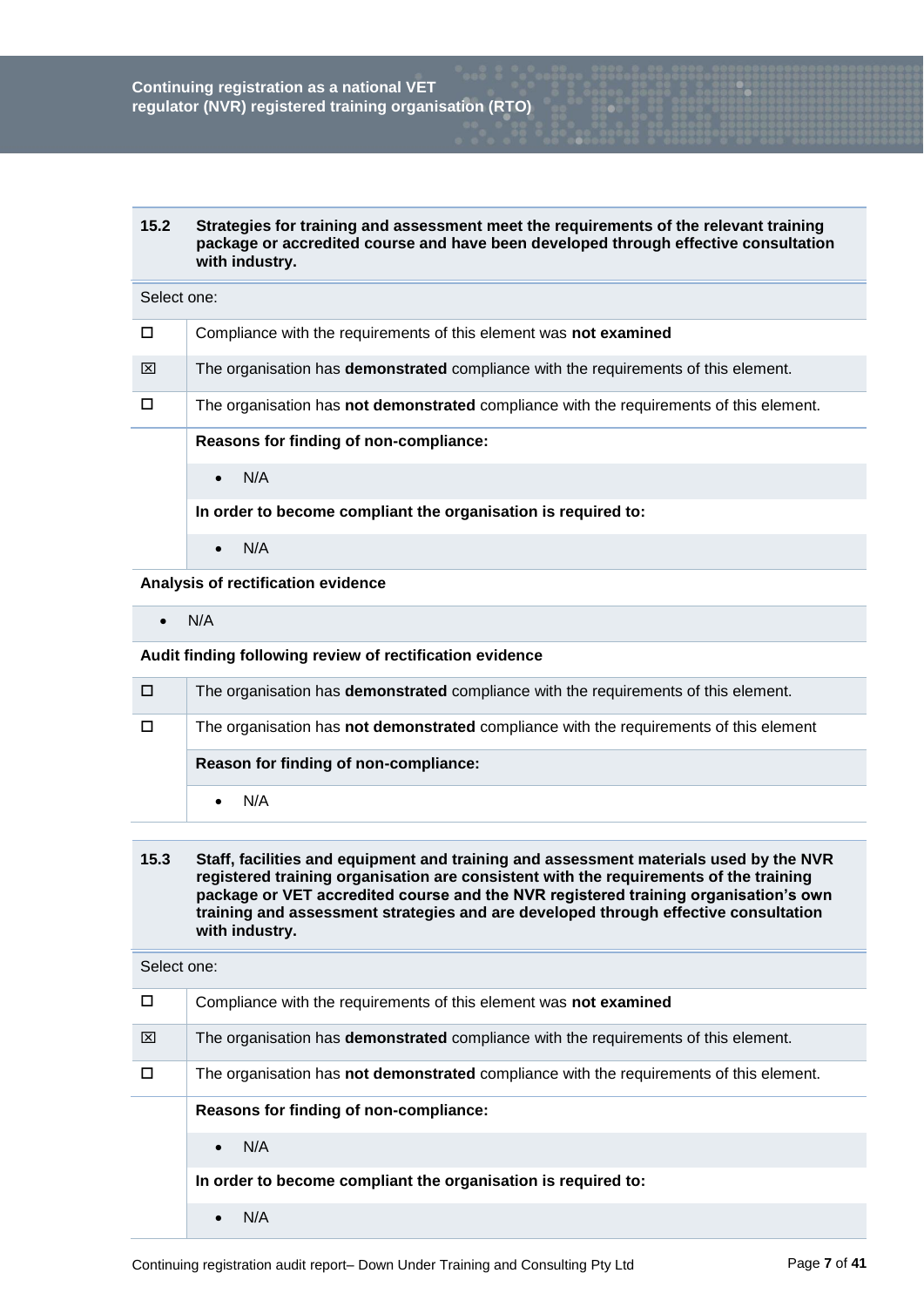#### **Analysis of rectification evidence**

 $\bullet$  N/A

## **Audit finding following review of rectification evidence**

| □      | The organisation has <b>demonstrated</b> compliance with the requirements of this element.    |
|--------|-----------------------------------------------------------------------------------------------|
| $\Box$ | The organisation has <b>not demonstrated</b> compliance with the requirements of this element |
|        | Reason for finding of non-compliance:                                                         |
|        | N/A                                                                                           |

- **15.4 Training and assessment is delivered by trainers and assessors who:**
	- **(a) have the necessary training and assessment competencies as determined by the National Quality Council or its successors; and**
	- **(b) have the relevant vocational competencies at least to the level being delivered or assessed; and**
	- **(c) can demonstrate current industry skills directly relevant to the training/assessment being undertaken; and**
	- **(d) continue to develop their vocational education and training (VET) knowledge and skills as well as their industry currency and trainer/assessor competence.**

## Select one:

| П | Compliance with the requirements of this element was not examined                              |
|---|------------------------------------------------------------------------------------------------|
| ⊠ | The organisation has <b>demonstrated</b> compliance with the requirements of this element.     |
|   | The organisation has <b>not demonstrated</b> compliance with the requirements of this element. |
|   | Reasons for finding of non-compliance:                                                         |
|   | N/A<br>$\bullet$                                                                               |
|   | In order to become compliant the organisation is required to:                                  |
|   | N/A                                                                                            |

**Analysis of rectification evidence**

 $\bullet$  N/A

| □ | The organisation has <b>demonstrated</b> compliance with the requirements of this element. |
|---|--------------------------------------------------------------------------------------------|
| □ | The organisation has not demonstrated compliance with the requirements of this element     |
|   | Reason for finding of non-compliance:                                                      |
|   | N/A                                                                                        |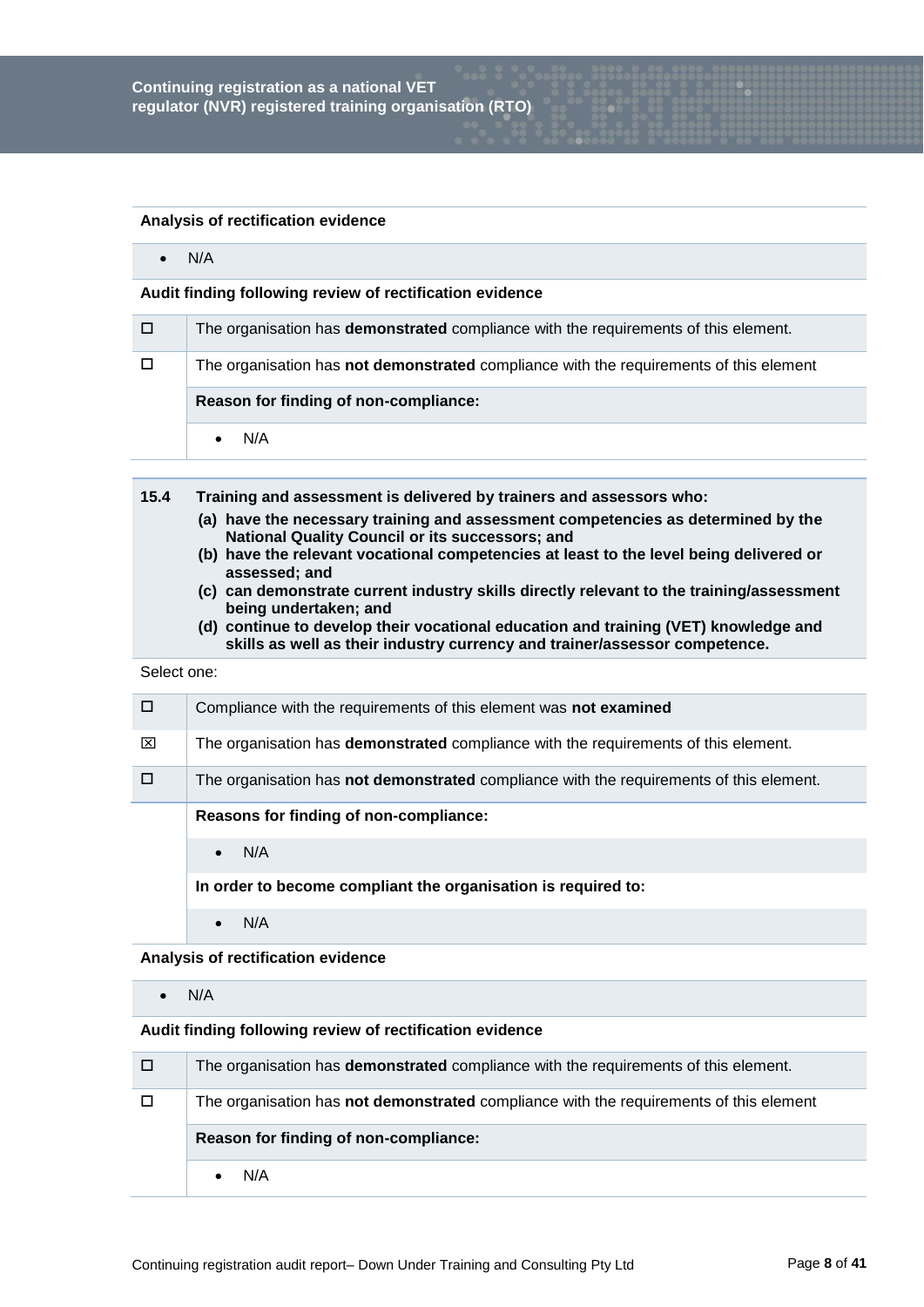# **15.5 Assessment including Recognition of Prior Learning (RPL):**

- **(a) meets the requirements of the relevant Training Package or VET accredited course; and**
- **(b) is conducted in accordance with the principles of assessment and the rules of evidence; and**
- **(c) meets workplace and, where relevant, regulatory requirements; and**
- **(d) is systematically validated.**

| $\Box$ | Compliance with the requirements of this element was not examined                                                                                                                                                                                                                                                                                                                                                                                                                                                                  |
|--------|------------------------------------------------------------------------------------------------------------------------------------------------------------------------------------------------------------------------------------------------------------------------------------------------------------------------------------------------------------------------------------------------------------------------------------------------------------------------------------------------------------------------------------|
| □      | The organisation has demonstrated compliance with the requirements of this element.                                                                                                                                                                                                                                                                                                                                                                                                                                                |
| ⊠      | The organisation has not demonstrated compliance with the requirements of this element.                                                                                                                                                                                                                                                                                                                                                                                                                                            |
|        | Reasons for finding of non-compliance:                                                                                                                                                                                                                                                                                                                                                                                                                                                                                             |
|        | RII30411 Certificate III in Resource Processing<br>$\bullet$<br>RIIQUA201A Maintain and monitor quality standards<br>$\bullet$                                                                                                                                                                                                                                                                                                                                                                                                     |
|        | Following the review of the assessment tools provided it was identified that the combined<br>assessment tools/tasks do not meet the requirements of the unit of competency, in<br>particular, the required skills and critical aspects of evidence. Consequently, the<br>organisation's assessment material does not meet the requirements of the relevant<br>training package.                                                                                                                                                    |
|        | The 'practical performance checklist' did not provide details as to the task/s students have<br>undertaken to determine whether established criteria have been met.                                                                                                                                                                                                                                                                                                                                                                |
|        | The checklist does not allow assessor to record student responses to oral questions and<br>don't record what the assessor has seen the student demonstrate to be given a 'tick' in<br>the satisfactory column, e.g. 'Explain what a quality work outcome is' etc. Furthermore,<br>there are no criteria defining acceptable performance for the oral questions. In addition,<br>the assessment tool does not provide clear information about assessment requirements<br>i.e. how assessment is going to be conducted and recorded. |
|        | Furthermore, as the checklists lack criteria defining the level of performance and don't<br>allow for the gathering of sufficient assessment evidence to substantiate a competency<br>judgement, indicates that assessment is not being conducted in accordance with the<br>rules of evidence.                                                                                                                                                                                                                                     |
|        | RIIHAN201A Operate a forklift<br>$\bullet$                                                                                                                                                                                                                                                                                                                                                                                                                                                                                         |
|        | The assessment tools/tasks provided by the organisation did not fully address all the<br>requirements of the unit of competency, in particular, the performance criteria, required<br>knowledge (e.g. basic geological and survey data related to forklift operations) and the<br>required skills (e.g. use relevant hand tools, dispose of environmentally sensitive oils,<br>fluids and materials).                                                                                                                              |
|        | Further, the 'practical competency assessment' does not provide students or assessors<br>with clear information on the assessment requirements regarding how the practical<br>assessment will be conducted e.g. the assessment conditions, the context and the<br>resources required for practical assessment. In addition, there is no area to identify who<br>the assessor is conducting the assessment or the date of when assessment was<br>conducted.                                                                         |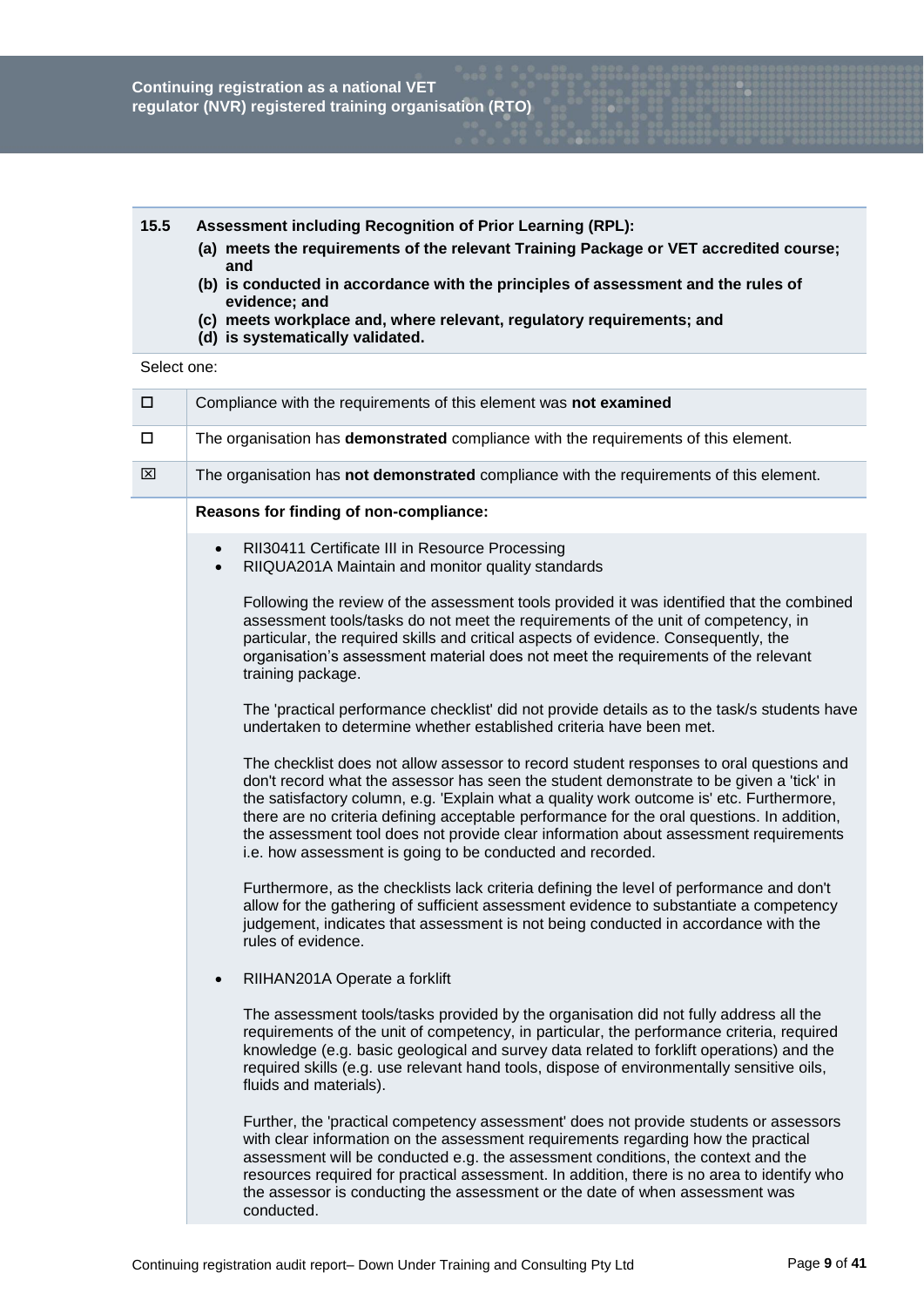In addition, the 'Assessment record form' currently only provides comment/feedback as to the result of individual assessment tasks (satisfactory/not satisfactory) but does not allow an assessor to record the overall results (competent/not competent) once all tasks have been completed.

RIIHAN305A Operate a gantry or overhead crane

The assessment tools/tasks provided by the organisation did not fully address all the requirements of the unit of competency, in particular, the performance criteria, required knowledge (e.g. Australian standards related to cranes/lifting), the required skills (e.g. calculate volume and weight) and the critical aspects for assessment (e.g. implementation of requirements, procedures and techniques for safe, effective and efficient completion of the operation of a gantry or overhead crane).

Further, the 'practical competency assessment' does not provide students or assessors with clear information on the assessment requirements regarding how the practical assessment will be conducted e.g. the assessment conditions, the context and the resources required for practical assessment. In addition, there is no area to identify who the assessor is conducting the assessment or the date of when assessment was conducted.

In addition, the 'Assessment record form' currently only provides comment/feedback as to the result of individual assessment tasks (satisfactory/not satisfactory) but does not allow an assessor to record the overall results (competent/not competent) once all assessment tasks have been completed.

- RIIOHS202A Enter and work in confined spaces
- RIISAM301A Test operational functions of vehicles and equipment

The 'practical competency assessment' does not provide students or assessors with clear information on the assessment requirements regarding how the practical assessment will be conducted e.g. the assessment conditions, the context and the resources required for practical assessment.

In addition, the 'Assessment record form' currently only provides comment/feedback as to the result of individual assessment tasks (satisfactory/not satisfactory) but does not allow an assessor to record the overall results (competent/not competent) once all assessment tasks have been completed.

RIIRIS402A Carry out the risk management process

The assessment tools/tasks provided by the organisation did not fully address all the requirements of the unit of competency, in particular, the required knowledge (e.g. basic human physiology, the effects of hazards on people's health and hygiene etc.) and the required skills (e.g. identify hazards which may have acute and long term effects on people).

The written assessment was accompanied by an answer guide; however, only questions 1 to 14 were covered the assessment contains 18 short answer questions.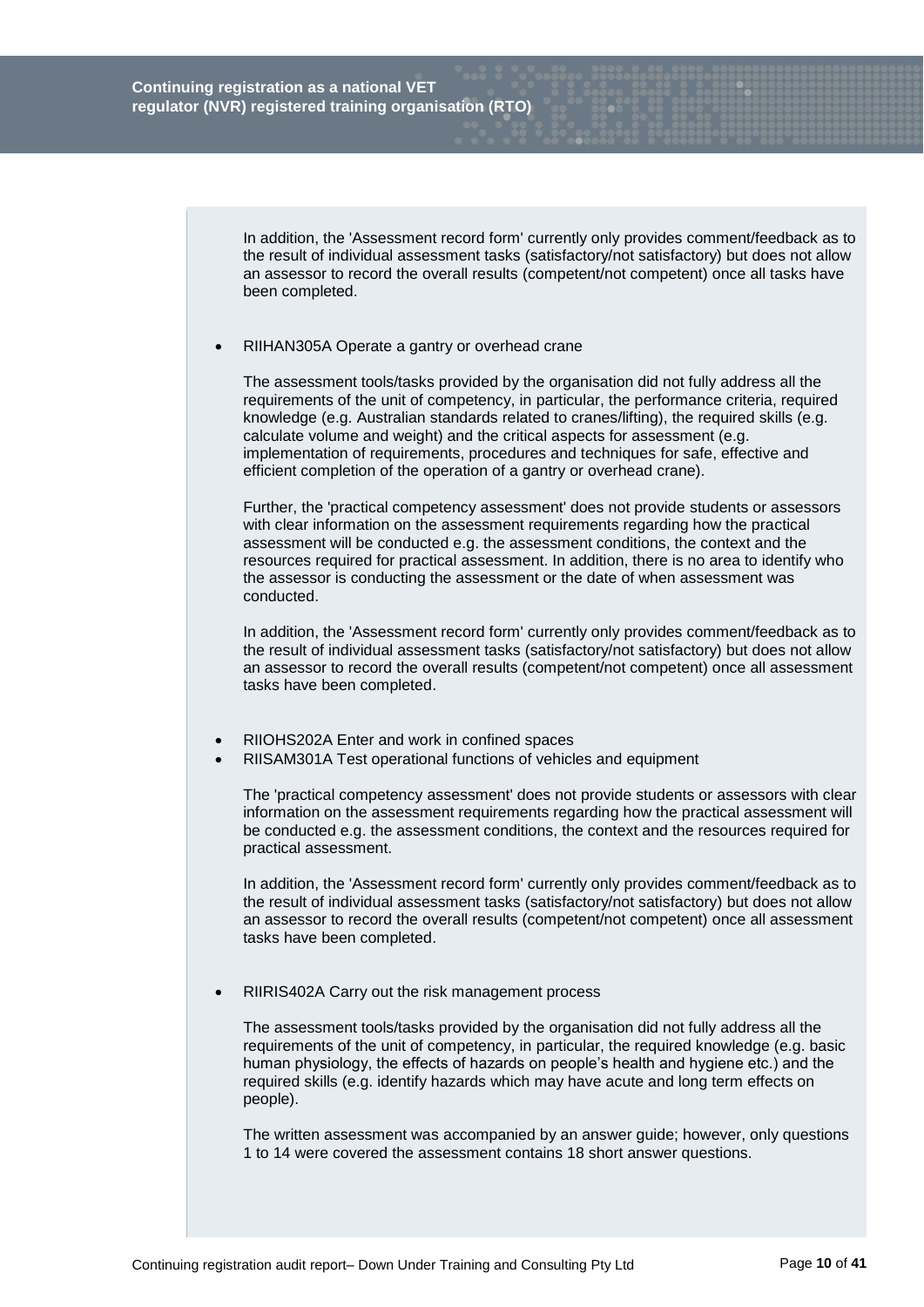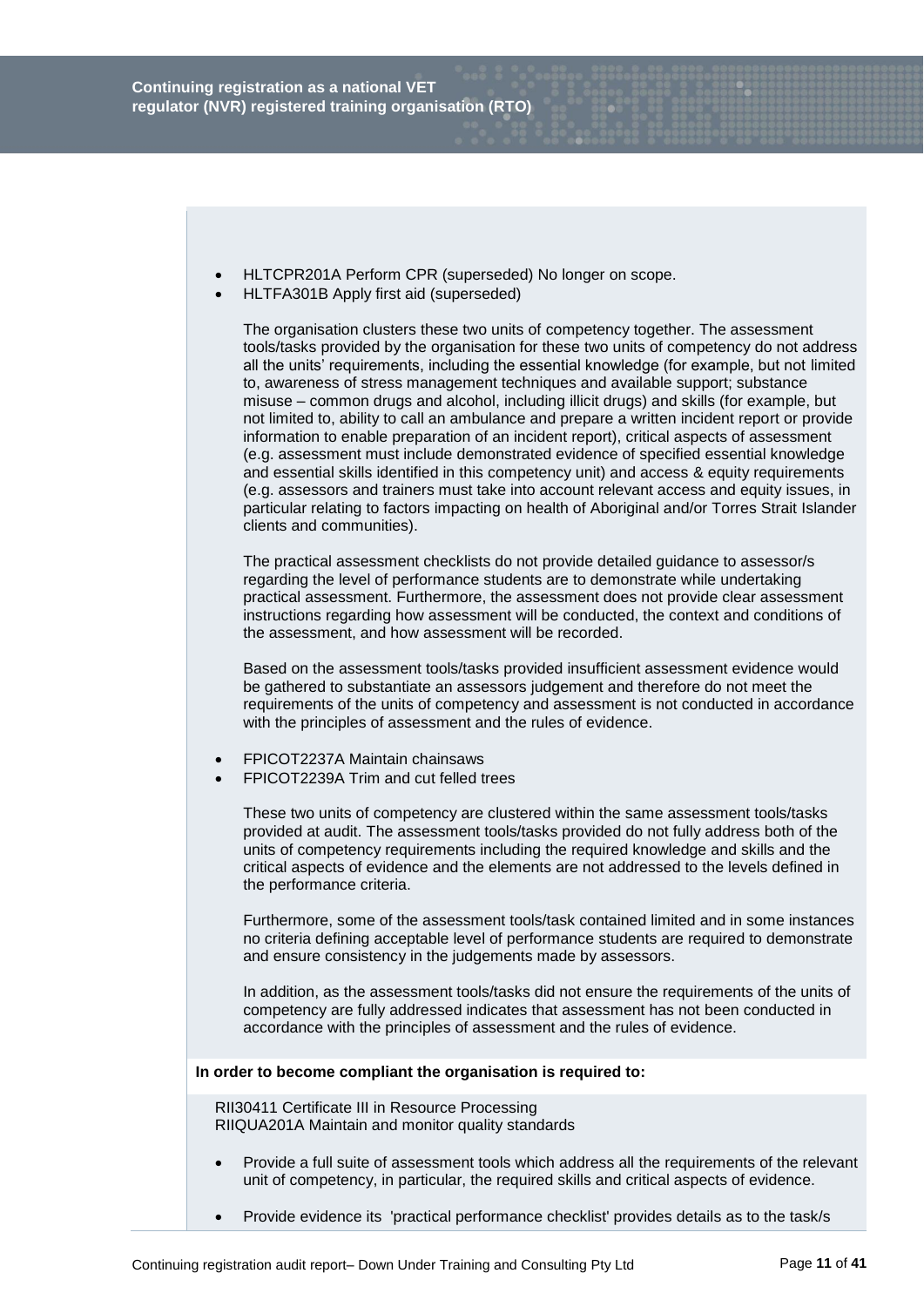students are required to undertake and allow assessor/s to record those to determine whether established criteria have been met.

- Evidence that the checklist allows assessor/s to record student responses to oral questions and records what the assessor has seen the student demonstrate to be given a 'tick' in the satisfactory column and they contain criteria defining acceptable performance for the oral questions.
- Ensure all assessment tools/tasks provide clear information about assessment requirements i.e. how assessment is going to be conducted and recorded.
- Provide evidence the organisation has validated its assessment tools/tasks to demonstrate all the unit of competency is addressed and will ensure assessment will be conducted in accordance with the principles of assessment and the rules of evidence.

#### RIIHAN201A Operate a forklift

- Provide a suite of assessment tools/task which fully addresses all the requirements of the unit of competency, in particular, the performance criteria, required knowledge and the required skills.
- Provide an amended 'practical competency assessment' which provides students and assessors with clear information on the assessment requirements regarding how the practical assessment will be conducted e.g. the assessment conditions, the context and the resources required for practical assessment. In addition, identifies who the assessor is conducting the assessment and the date of when assessment was conducted.
- Provide an amended 'Assessment record form' to allow an assessor to record the overall results (competent/not competent).
- Provide evidence the organisation has validated its assessment tools/tasks to demonstrate all the unit of competency is addressed and will ensure assessment will be conducted in accordance with the principles of assessment and the rules of evidence.

RIIHAN305A Operate a gantry or overhead crane

- Provide a suite of assessment tools/tasks which fully address all the requirements of the unit of competency, in particular, the performance criteria, required knowledge, the required skills and the critical aspects for assessment.
- Provide an amended 'practical competency assessment' provided students or assessors with clear information on the assessment requirements regarding how the practical assessment will be conducted e.g. the assessment conditions, the context and the resources required for practical assessment.
- Provide an amended 'Assessment record form' to allow an assessor to record the overall results (competent/not competent).
- Provide evidence the organisation has validated its assessment tools/tasks to demonstrate all the unit of competency is addressed and will ensure assessment will be conducted in accordance with the principles of assessment and the rules of evidence.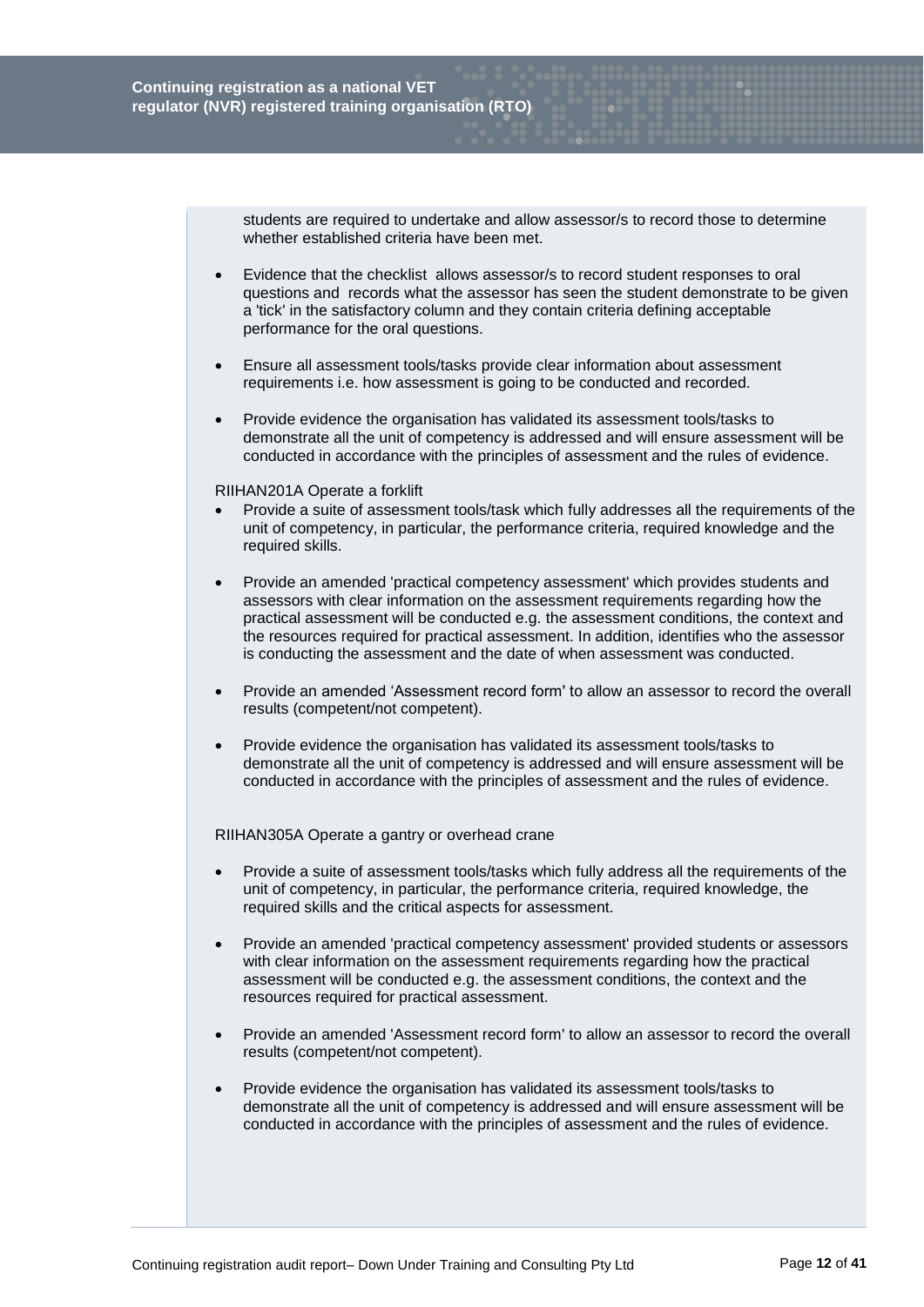RIIOHS202A Enter and work in confined spaces RIISAM301A Test operational functions of vehicles and equipment

- Provide an amended 'practical competency assessment' which provides students or assessors with clear information on the assessment requirements regarding how the practical assessment will be conducted e.g. the assessment conditions, the context and the resources required for practical assessment.
- Provide an amended 'Assessment record form' to allow an assessor to record the overall results (competent/not competent).
- Provide evidence the organisation has validated its assessment tools/tasks to demonstrate all the unit of competency are addressed and will ensure assessment will be conducted in accordance with the principles of assessment and the rules of evidence.

RIIRIS402A Carry out the risk management process

- Provide full suite of assessment tools/tasks which fully address all the requirements of the unit of competency, in particular, the required knowledge and the required skills.
- Provide evidence it has developed criteria which define the level of performance required by the units of competency and ensure consistency in judgements made by assessors for all assessment tools/tasks.
- Provide evidence the organisation has validated its assessment tools/tasks to demonstrate all the unit of competency is addressed and will ensure assessment will be conducted in accordance with the principles of assessment and the rules of evidence.

HLTCPR211A Perform CPR HLTFA311A Apply first aid

- Provide a full suite of assessment tools/tasks which fully address both units of competency in their entirety, especially the required knowledge and skills, critical aspects of evidence, resources required for assessment and access/equity requirements.
- Provide amended practical assessment checklists which provide detailed guidance to assessor/s regarding the level of performance students are to demonstrate while undertaking practical assessment.
- Ensure all assessment tools/tasks provides clear assessment instructions regarding how assessment will be conducted, the context of the assessment, and how assessment will be recorded.
- Provide evidence the organisation has validated its assessment tools/tasks to demonstrate all the unit of competency requirements have been addressed and will ensure assessment will be conducted in accordance with the principles of assessment and the rules of evidence.

FPICOT2237A Maintain chainsaws FPICOT2239A Trim and cut felled trees

 Provide a full suite of assessment tools/tasks which fully address both units of competency in their entirety, especially the required knowledge and skills, critical aspects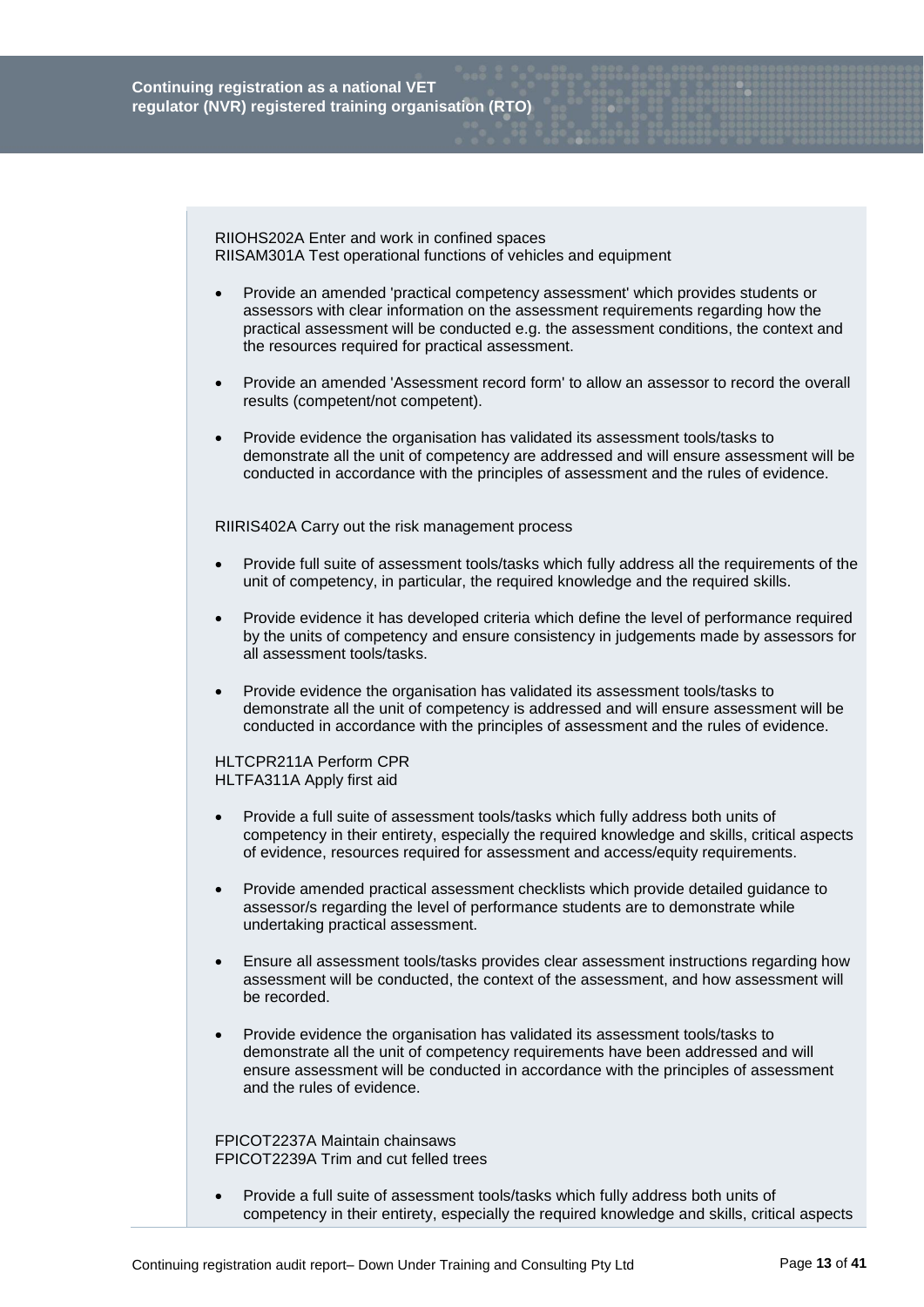of evidence, resources required for assessment and access/equity requirements.

- Provide amended practical assessment checklists which provide detailed guidance to assessor/s regarding the level of performance students are to demonstrate while undertaking practical assessment.
- Ensure all assessment provides clear assessment instructions regarding how assessment will be conducted, the context of the assessment, and how assessment will be recorded.
- Provide evidence the organisation has validated its assessment tools/tasks to demonstrate all the unit of competency requirements have been addressed and will ensure assessment will be conducted in accordance with the principles of assessment and the rules of evidence.

## **Analysis of rectification evidence**

 RII30411 Certificate III in Resource Processing RIIQUA201A Maintain and monitor quality standards

Analysis of the rectification evidence submitted identified that the amended theory and practical assessment tools now fully address all of the requirements of the unit of competency.

The assessment tools identify the specific tasks to be undertaken as part of the practical assessment for this unit, and that the practical performance checklist now includes a mechanism for gathering and recording evidence of candidate performance to support judgements about competency. The performance checklist is supported by model answers to the oral questions defining acceptable responses, in addition to criteria for the relevant practical tasks.

Both the theory and practical assessment tools are accompanied by clear information for students about the assessment requirements, in addition to instructions for assessors about the conduct of assessment.

The accompanying mapping document, together with minutes of a meeting held on 24 May 2013, provide evidence that the organisation has validated its revised and amended assessment tools for this unit to ensure that all aspects of the unit of competency have been addressed and that the tools contain sufficient information to ensure that assessment will be conducted in accordance with the principles of assessment and rules of evidence.

RIIHAN201A Operate a forklift

Analysis of the rectification evidence submitted has determined that the amended theory and practical assessment tools now fully address all of the requirements of the unit of competency. Both the theory and practical assessment tools are accompanied by clear information for students about the assessment requirements, in addition to guidance for assessors about how the practical assessment is to be conducted to ensure consistency over time and across a range of learners. The organisation has established a mechanism for identifying the assessor who has conducted a candidate's practical assessment and the date of assessment.

It is noted that the amended assessment record form includes space for the assessor to record the candidate's overall result of assessment for the unit as either competent/not competent once all assessment tasks have been completed.

The accompanying mapping document, together with minutes of a meeting held on 31 May 2013, provide evidence that the organisation has validated its revised and amended assessment tools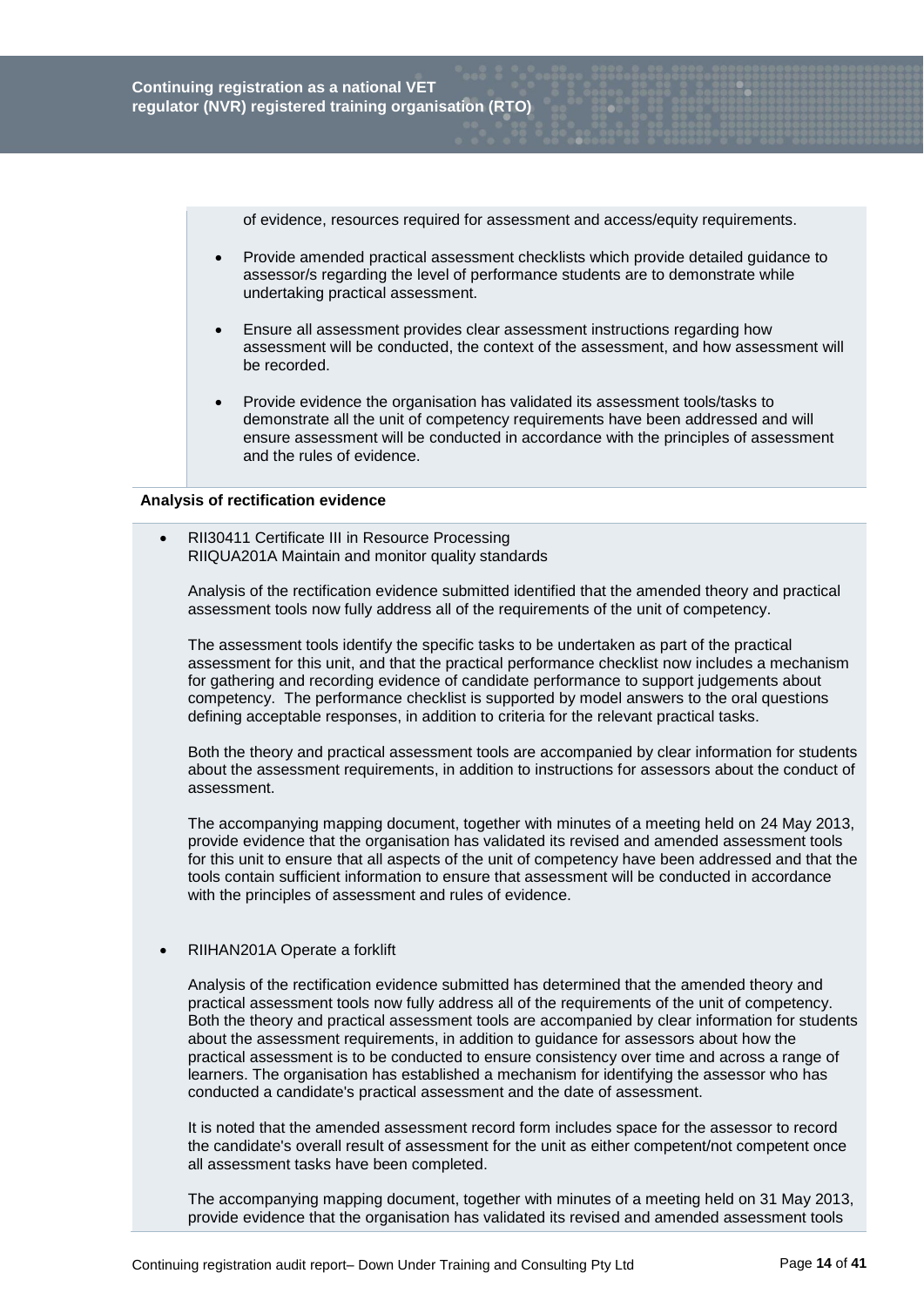for this unit to ensure that all aspects of the unit of competency have been addressed and that the tools contain sufficient information to ensure that assessment will be conducted in accordance with the principles of assessment and rules of evidence.

#### RIIHAN305A Operate a gantry or overhead crane

Analysis of the rectification evidence submitted has determined that the amended theory and practical assessment tools now fully address all of the requirements of the unit of competency. Both the theory and practical assessment tools are accompanied by clear information for students about the assessment requirements, in addition to guidance for assessors about how the practical assessment is to be conducted to ensure consistency over time and across a range of learners. The organisation has established a mechanism for identifying the assessor who has conducted a candidate's practical assessment and the date of assessment.

It is noted that the amended assessment record form includes space for the assessor to record the candidate's overall result of assessment for the unit as either competent/not competent once all assessment tasks have been completed.

The accompanying mapping document, together with minutes of a meeting held on 5 June 2013, provide evidence that the organisation has validated its revised and amended assessment tools for this unit to ensure that all aspects of the unit of competency have been addressed and that the tools contain sufficient information to ensure that assessment will be conducted in accordance with the principles of assessment and rules of evidence.

## RIIOHS202A Enter and work in confined space

Analysis of the rectification evidence submitted indicates that both the theory and practical assessment tools are accompanied by clear information for students about the assessment requirements, and include guidance for assessors about how the practical assessment is to be conducted to ensure consistency over time and across a range of learners.

It is noted that the amended assessment record form includes space for the assessor to record the candidate's overall result of assessment for the unit as either competent/not competent once all assessment tasks have been completed.

The accompanying mapping document, together with minutes of a meeting held on 31 May 2013, provide evidence that the organisation has validated its amended assessment tools for this unit to ensure that all aspects of the unit of competency have been addressed and that the tools contain sufficient information to ensure that assessment will be conducted in accordance with the principles of assessment and rules of evidence.

## RIISAM301A Test operational functions of vehicles and equipment

Analysis of the rectification evidence submitted indicates that both the theory and practical assessment tools are accompanied by clear information for students about the assessment requirements, and include guidance for assessors about how the practical assessment is to be conducted to ensure consistency over time and across a range of learners.

It is noted that the amended assessment record form includes space for the assessor to record the candidate's overall result of assessment for the unit as either competent/not competent once all assessment tasks have been completed.

The accompanying mapping document, together with minutes of a meeting held on 31 May 2013, provide evidence that the organisation has validated its amended assessment tools for this unit to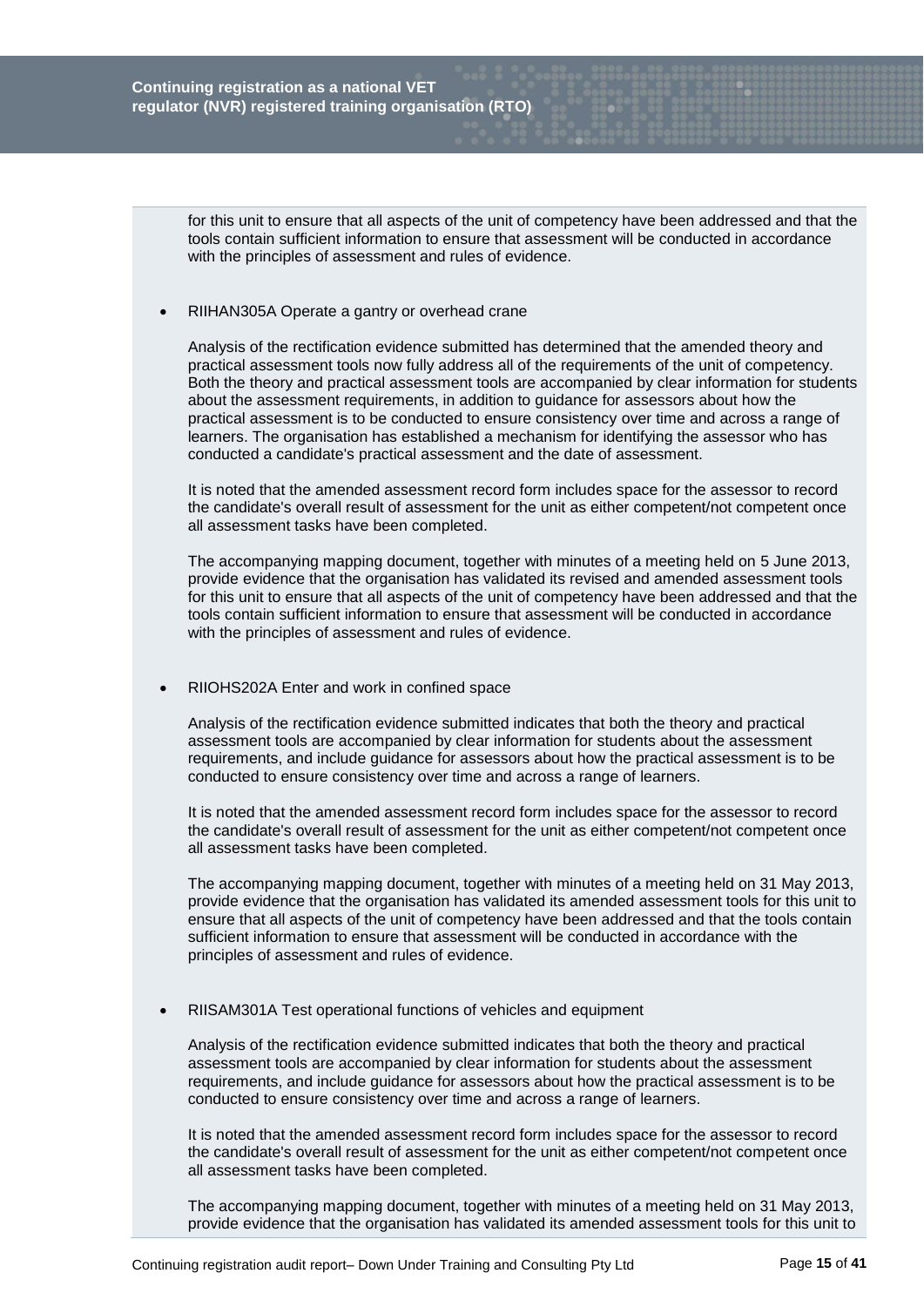ensure that all aspects of the unit of competency have been addressed and that the tools contain sufficient information to ensure that assessment will be conducted in accordance with the principles of assessment and rules of evidence.

#### RIIRIS402A Carry out the risk management process

Analysis of the rectification evidence submitted has determined that the amended theory and practical assessment tools now fully address all of the requirements of the unit of competency. The assessment tools are supported by model answers and criteria that define the level of performance required to ensure consistency in judgements made by assessors over time and across candidates.

The accompanying mapping document, together with minutes of a meeting held on 5 June 2013, provide evidence that the organisation has validated its revised and amended assessment tools for this unit to ensure that all aspects of the unit of competency have been addressed and that the tools contain sufficient information to ensure that assessment will be conducted in accordance with the principles of assessment and rules of evidence.

## HLTCPR211A Perform CPR

Analysis of the rectification evidence submitted has determined that the theory and practical assessment tools fully address all of the requirements of the unit of competency HLTCPR211A Perform CPR. The assessment tools contain instructions and relevant information about the required resources and assessment tasks to ensure reliability and consistency in the conduct of assessment.

The practical assessment checklist contains guidance for assessors about the level of performance that candidates are required to demonstrate whilst undertaking the practical assessment tasks, in addition to a mechanism for the assessor to record details of the assessment evidence gathered and the recording of assessment outcomes.

The accompanying mapping document, together with minutes of a meeting held on 24 May 2013, provide evidence that the organisation has validated its assessment tools corresponding to superseded unit HLTCPR201A to ensure that all aspects of the unit of competency have been addressed and that the tools contain sufficient information to ensure that assessment will be conducted in accordance with the principles of assessment and rules of evidence.

## HLTFA311A Apply first aid

Analysis of the rectification evidence submitted has determined that the theory and practical assessment tools address all of the requirements of the unit of competency HLTFA311A Apply first aid. The assessment tools contain instructions and relevant information about the required resources and assessment tasks to ensure reliability and consistency in the conduct of assessment.

The practical assessment checklists contain guidance for assessors about the level of performance that candidates are required to demonstrate whilst undertaking the practical assessment tasks, in addition to a mechanism for the assessor to record a candidate's assessment outcomes against the criteria specified for satisfactory performance.

The accompanying mapping document, together with minutes of a meeting held on 24 May 2013, provide evidence that the organisation has validated its assessment tools corresponding to superseded unit HLTFA301B to ensure that all aspects of the unit of competency have been addressed and that the tools contain sufficient information to ensure that assessment will be conducted in accordance with the principles of assessment and rules of evidence.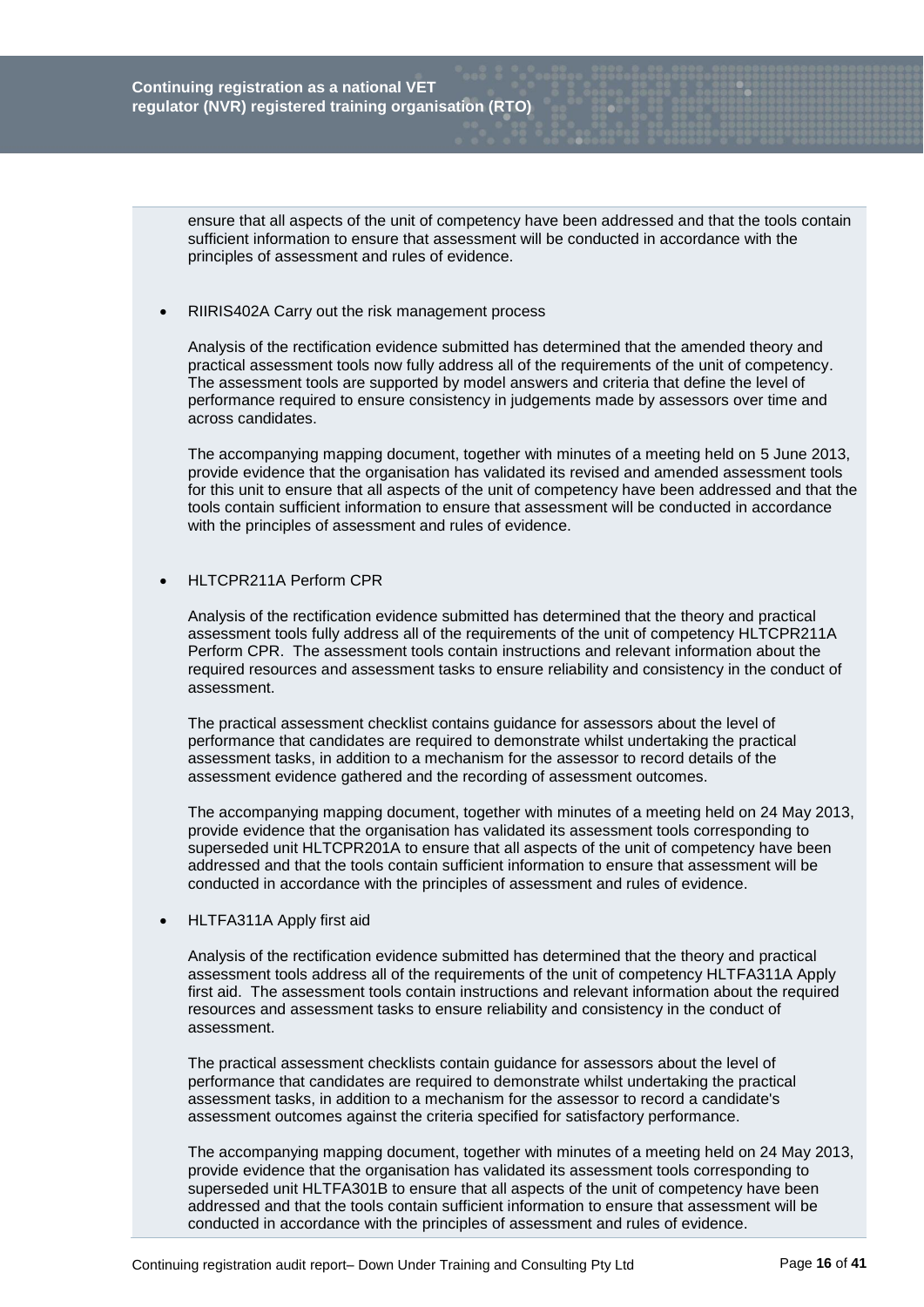**Continuing registration as a national VET regulator (NVR) registered training organisation (RTO)**

- FPICOT2237A Maintain chainsaws
- FPICOT2239A Trim and cut felled trees

Analysis of the rectification evidence submitted has determined that the theory and practical assessment tools address all of the requirements of units of competency FPICOT2237A and FPICOT2229A. The assessment tools contain instructions and other relevant information to support consistency in the conduct of assessment.

The practical assessment checklists contain guidance for assessors about the level of performance that candidates are required to demonstrate whilst undertaking the practical assessment tasks, in addition to a mechanism for the assessor to record a candidate's assessment outcomes against the criteria specified for satisfactory performance, on multiple occasions.

The accompanying mapping documents, together with minutes of a meeting held on 5 June 2013, provide evidence that the organisation has validated its assessment tools to ensure that all aspects of the units of competency have been addressed and that the tools contain sufficient information to ensure that assessment will be conducted in accordance with the principles of assessment and rules of evidence.

#### **Audit finding following review of rectification evidence**

| ⊠      | The organisation has <b>demonstrated</b> compliance with the requirements of this element. |
|--------|--------------------------------------------------------------------------------------------|
| $\Box$ | The organisation has not demonstrated compliance with the requirements of this element     |
|        |                                                                                            |
|        | Reason for finding of non-compliance:                                                      |

# **SNR 16: The NVR registered training organisation adheres to principles of access and equity and maximises outcome for its clients, as follows:**

#### **16.1 The NVR registered training organisation establishes the needs of clients, and delivers services to meet these needs.**

|   | Compliance with the requirements of this element was not examined                              |
|---|------------------------------------------------------------------------------------------------|
| ⊠ | The organisation has <b>demonstrated</b> compliance with the requirements of this element.     |
| □ | The organisation has <b>not demonstrated</b> compliance with the requirements of this element. |
|   |                                                                                                |
|   | Reasons for finding of non-compliance:                                                         |
|   | N/A                                                                                            |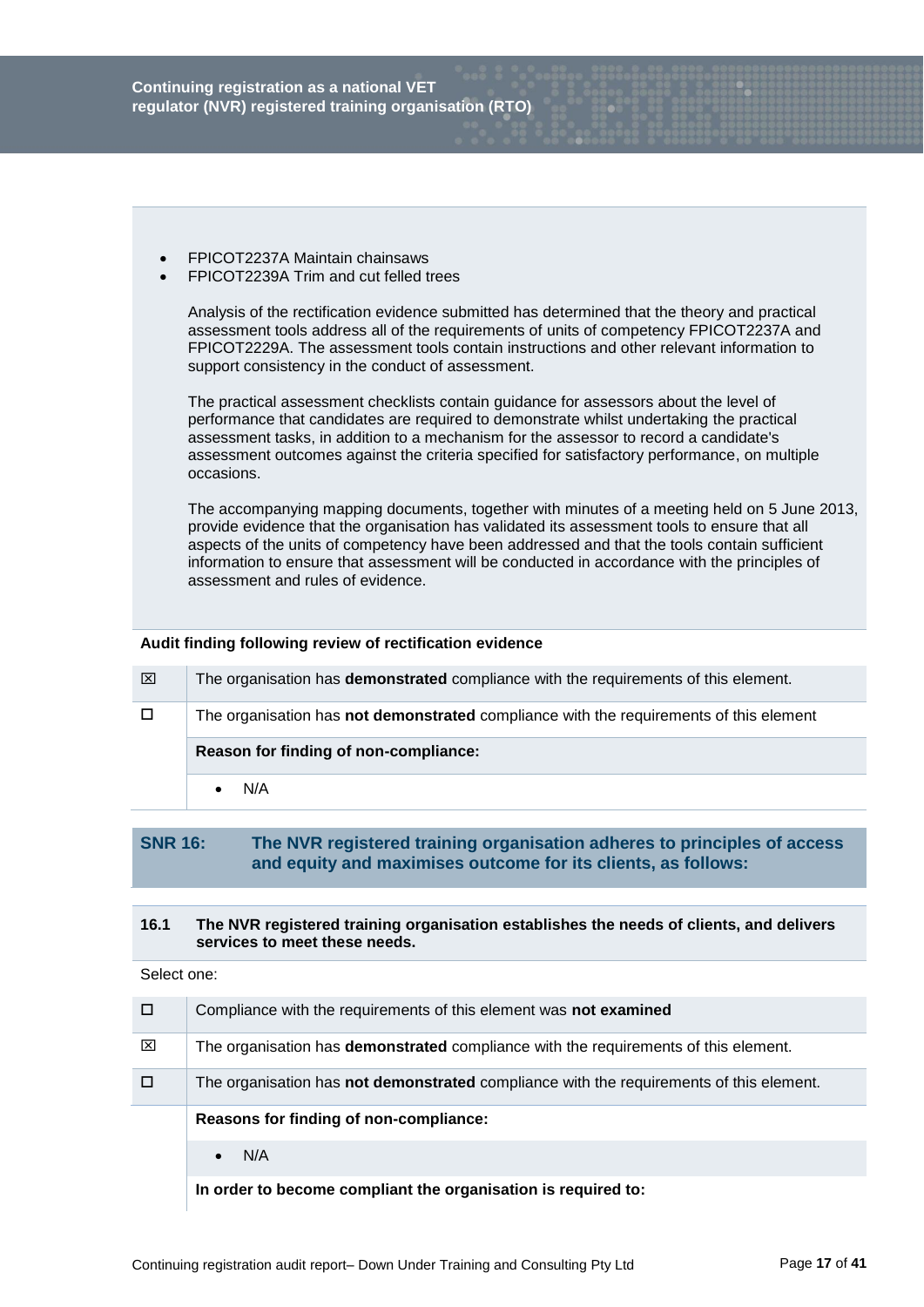$\bullet$  N/A

#### **Analysis of rectification evidence**

 $\bullet$  N/A

#### **Audit finding following review of rectification evidence**

| / O / | The organisation has <b>demonstrated</b> compliance with the requirements of this element. |
|-------|--------------------------------------------------------------------------------------------|
| □     | The organisation has not demonstrated compliance with the requirements of this element     |
|       |                                                                                            |
|       | Reason for finding of non-compliance:                                                      |

# **16.2 The NVR registered training organisation continuously improves client services by collecting, analysing and acting on relevant data.**

Select one:

| П | Compliance with the requirements of this element was not examined                              |
|---|------------------------------------------------------------------------------------------------|
| ⊠ | The organisation has <b>demonstrated</b> compliance with the requirements of this element.     |
|   | The organisation has <b>not demonstrated</b> compliance with the requirements of this element. |
|   | Reasons for finding of non-compliance:                                                         |
|   | N/A<br>$\bullet$                                                                               |
|   | In order to become compliant the organisation is required to:                                  |
|   | N/A<br>$\bullet$                                                                               |

**Analysis of rectification evidence**

 $\bullet$  N/A

**Audit finding following review of rectification evidence**

| □      | The organisation has <b>demonstrated</b> compliance with the requirements of this element.    |
|--------|-----------------------------------------------------------------------------------------------|
| $\Box$ | The organisation has <b>not demonstrated</b> compliance with the requirements of this element |
|        | Reason for finding of non-compliance:                                                         |
|        | N/A                                                                                           |

## **16.3 Before clients enrol or enter into an agreement, the NVR registered training organisation informs them about the training, assessment and support services to be provided, and about their rights and obligations.**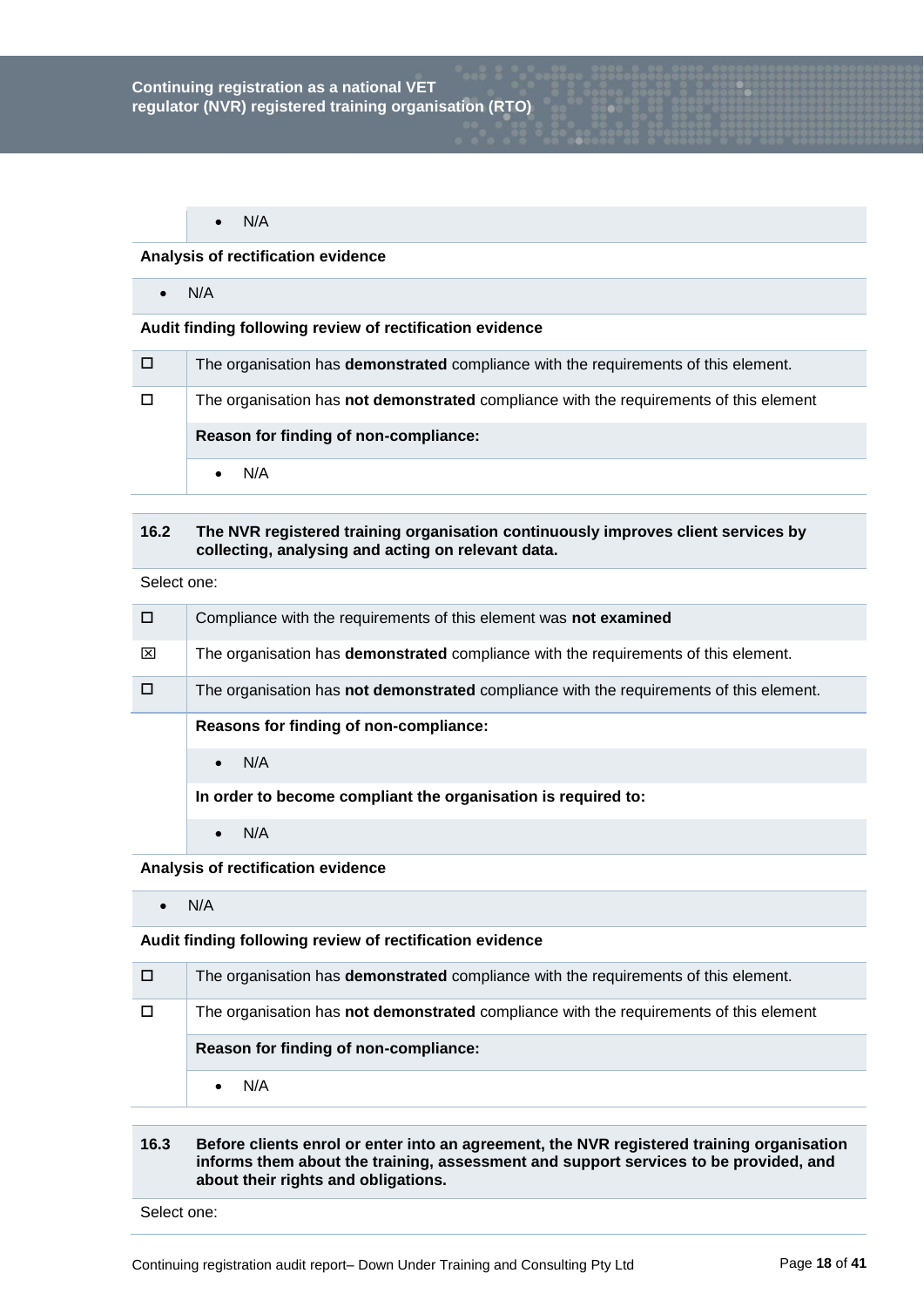|   | Compliance with the requirements of this element was not examined                          |
|---|--------------------------------------------------------------------------------------------|
| ⊠ | The organisation has <b>demonstrated</b> compliance with the requirements of this element. |
|   | The organisation has not demonstrated compliance with the requirements of this element.    |
|   | Reasons for finding of non-compliance:                                                     |
|   | N/A<br>$\bullet$                                                                           |
|   | In order to become compliant the organisation is required to:                              |
|   | N/A<br>$\bullet$                                                                           |

#### **Analysis of rectification evidence**

 $\bullet$  N/A

## **Audit finding following review of rectification evidence**

| 70 K | The organisation has <b>demonstrated</b> compliance with the requirements of this element.    |
|------|-----------------------------------------------------------------------------------------------|
| □    | The organisation has <b>not demonstrated</b> compliance with the requirements of this element |
|      | Reason for finding of non-compliance:                                                         |
|      | N/A                                                                                           |

# **16.4 Employers and other parties who contribute to each learner's training and assessment are engaged in the development, delivery and monitoring of training and assessment.**

Select one:

| П | Compliance with the requirements of this element was not examined                              |
|---|------------------------------------------------------------------------------------------------|
| ⊠ | The organisation has <b>demonstrated</b> compliance with the requirements of this element.     |
| п | The organisation has <b>not demonstrated</b> compliance with the requirements of this element. |
|   | Reasons for finding of non-compliance:                                                         |
|   | N/A<br>$\bullet$                                                                               |
|   | In order to become compliant the organisation is required to:                                  |
|   | N/A<br>$\bullet$                                                                               |

## **Analysis of rectification evidence**

 $\bullet$  N/A

# **Audit finding following review of rectification evidence**

The organisation has **demonstrated** compliance with the requirements of this element.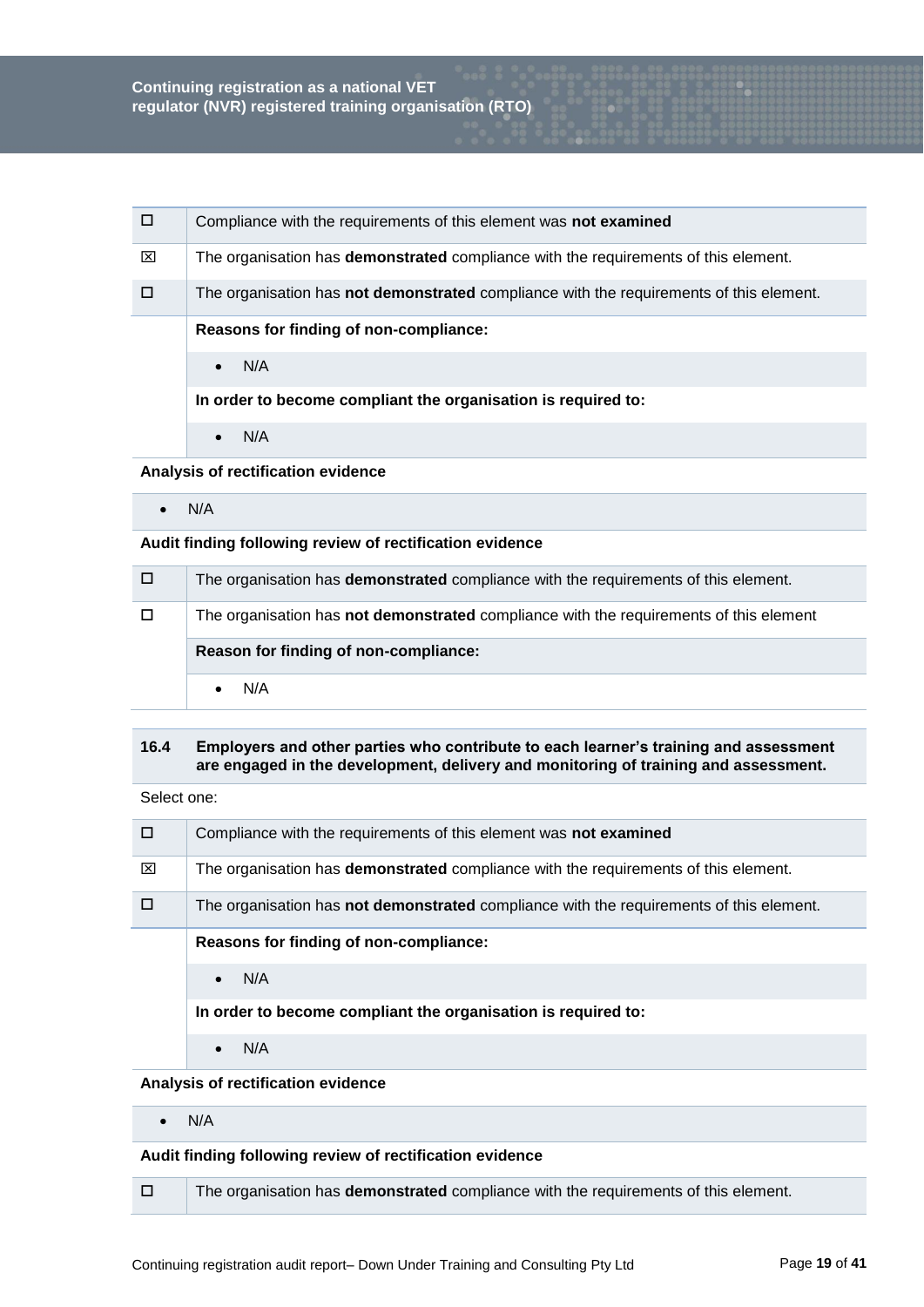|  | The organisation has not demonstrated compliance with the requirements of this element |
|--|----------------------------------------------------------------------------------------|
|  | Reason for finding of non-compliance:                                                  |
|  | N/A                                                                                    |

## **16.5 Learners receive training, assessment and support services that meet their individual needs.**

Select one:

| $\Box$ | Compliance with the requirements of this element was not examined                              |
|--------|------------------------------------------------------------------------------------------------|
| ⊠      | The organisation has <b>demonstrated</b> compliance with the requirements of this element.     |
| □      | The organisation has <b>not demonstrated</b> compliance with the requirements of this element. |
|        | Reasons for finding of non-compliance:                                                         |
|        | N/A<br>$\bullet$                                                                               |
|        | In order to become compliant the organisation is required to:                                  |
|        | N/A                                                                                            |

**Analysis of rectification evidence**

 $\bullet$  N/A

**Audit finding following review of rectification evidence**

| 0      | The organisation has <b>demonstrated</b> compliance with the requirements of this element. |
|--------|--------------------------------------------------------------------------------------------|
| $\Box$ | The organisation has not demonstrated compliance with the requirements of this element     |
|        | Reason for finding of non-compliance:                                                      |
|        | N/A                                                                                        |

# **16.6 Learners have timely access to current and accurate records of their participation and progress.**

| □ | Compliance with the requirements of this element was not examined                          |
|---|--------------------------------------------------------------------------------------------|
| ⊠ | The organisation has <b>demonstrated</b> compliance with the requirements of this element. |
| □ | The organisation has not demonstrated compliance with the requirements of this element.    |
|   | Reasons for finding of non-compliance:                                                     |
|   | N/A                                                                                        |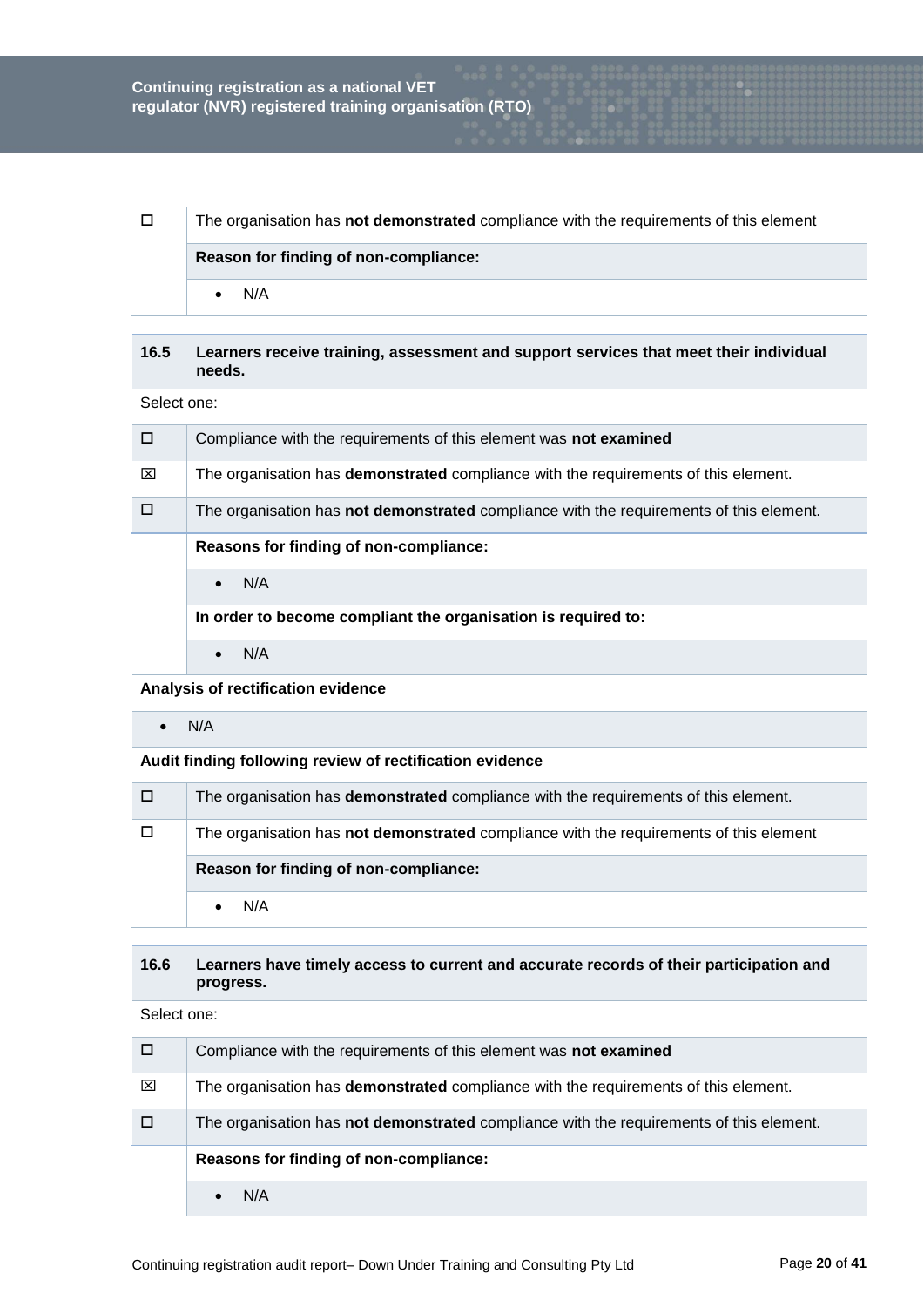**In order to become compliant the organisation is required to:**

 $\bullet$  N/A

#### **Analysis of rectification evidence**

 $\bullet$  N/A

## **Audit finding following review of rectification evidence**

| □ | The organisation has <b>demonstrated</b> compliance with the requirements of this element.    |
|---|-----------------------------------------------------------------------------------------------|
| □ | The organisation has <b>not demonstrated</b> compliance with the requirements of this element |
|   | Reason for finding of non-compliance:                                                         |
|   | N/A                                                                                           |

# **16.7 The NVR registered training organisation provides appropriate mechanisms and services for learners to have complaints and appeals addressed efficiently and effectively.**

Select one:

| $\Box$ | Compliance with the requirements of this element was not examined                       |
|--------|-----------------------------------------------------------------------------------------|
| ⊠      | The organisation has demonstrated compliance with the requirements of this element.     |
| $\Box$ | The organisation has not demonstrated compliance with the requirements of this element. |

# **Reasons for finding of non-compliance:**

 $\bullet$  N/A

**In order to become compliant the organisation is required to:**

 $\bullet$  N/A

# **Analysis of rectification evidence**

 $\bullet$  N/A

| The organisation has <b>demonstrated</b> compliance with the requirements of this element. |
|--------------------------------------------------------------------------------------------|
| The organisation has not demonstrated compliance with the requirements of this element     |
| Reason for finding of non-compliance:                                                      |
| N/A                                                                                        |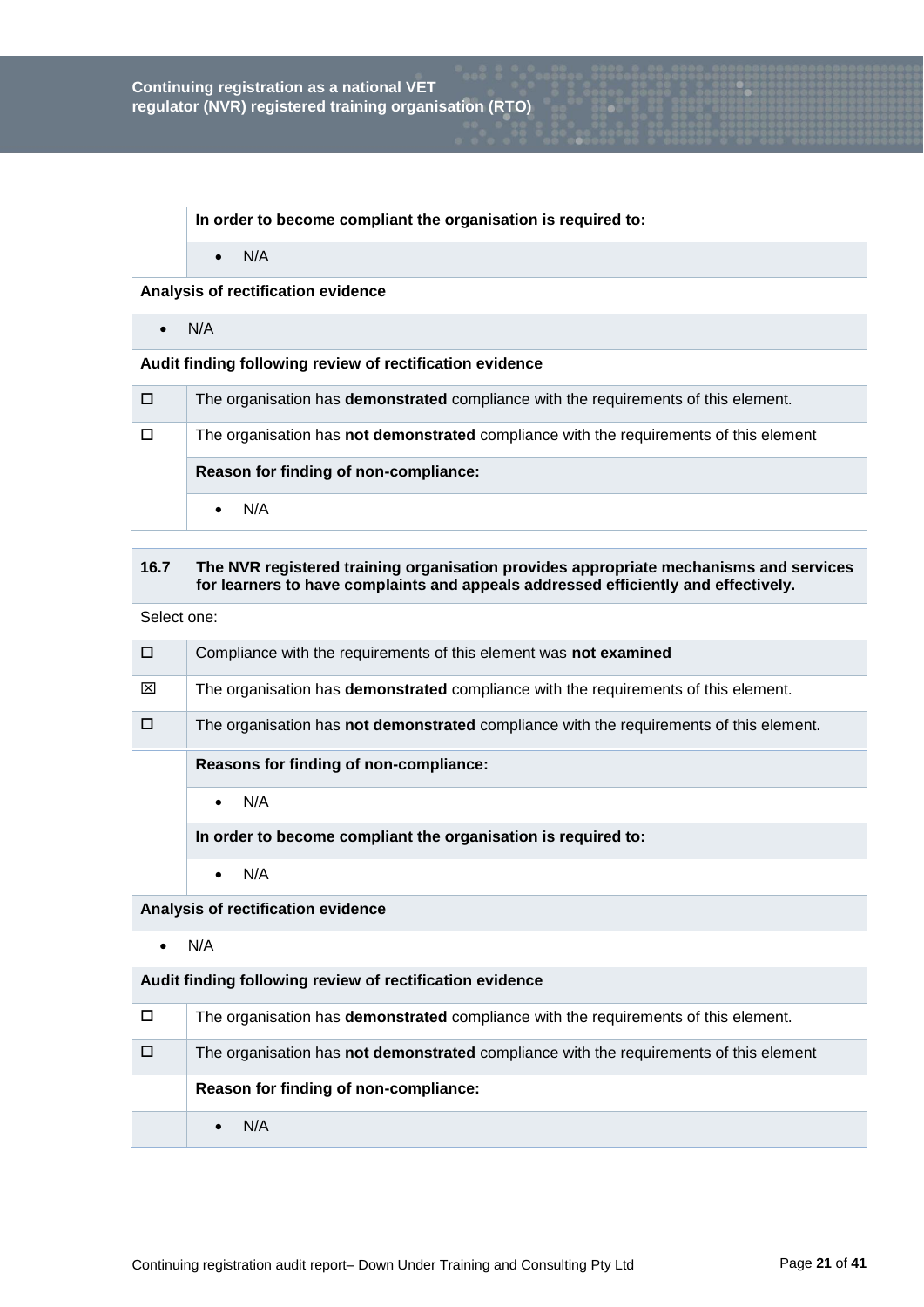# **SNR 17:** Management systems are responsive to the needs of clients, staff and stakeholders, and the environment in which the NVR registered training organisation operates, as follows:

# **17.1 The NVR registered training organisation's management of its operations ensures clients receive the services detailed in their agreement with the NVR registered training organisation.**

Select one:

| $\Box$ | Compliance with the requirements of this element was not examined                              |
|--------|------------------------------------------------------------------------------------------------|
| ⊠      | The organisation has <b>demonstrated</b> compliance with the requirements of this element.     |
| $\Box$ | The organisation has <b>not demonstrated</b> compliance with the requirements of this element. |
|        | Reasons for finding of non-compliance:                                                         |
|        | N/A<br>$\bullet$                                                                               |
|        | In order to become compliant the organisation is required to:                                  |

 $\bullet$  N/A

**Analysis of rectification evidence**

 $\bullet$  N/A

## **Audit finding following review of rectification evidence**

| / O /  | The organisation has <b>demonstrated</b> compliance with the requirements of this element. |
|--------|--------------------------------------------------------------------------------------------|
| $\Box$ | The organisation has not demonstrated compliance with the requirements of this element     |
|        | Reason for finding of non-compliance:                                                      |
|        | N/A                                                                                        |

# **17.2 The NVR registered training organisation uses a systematic and continuous improvement approach to the management of operations.**

|   | Compliance with the requirements of this element was not examined                          |
|---|--------------------------------------------------------------------------------------------|
| ⊠ | The organisation has <b>demonstrated</b> compliance with the requirements of this element. |
|   | The organisation has not demonstrated compliance with the requirements of this element.    |
|   | Reasons for finding of non-compliance:                                                     |
|   | N/A                                                                                        |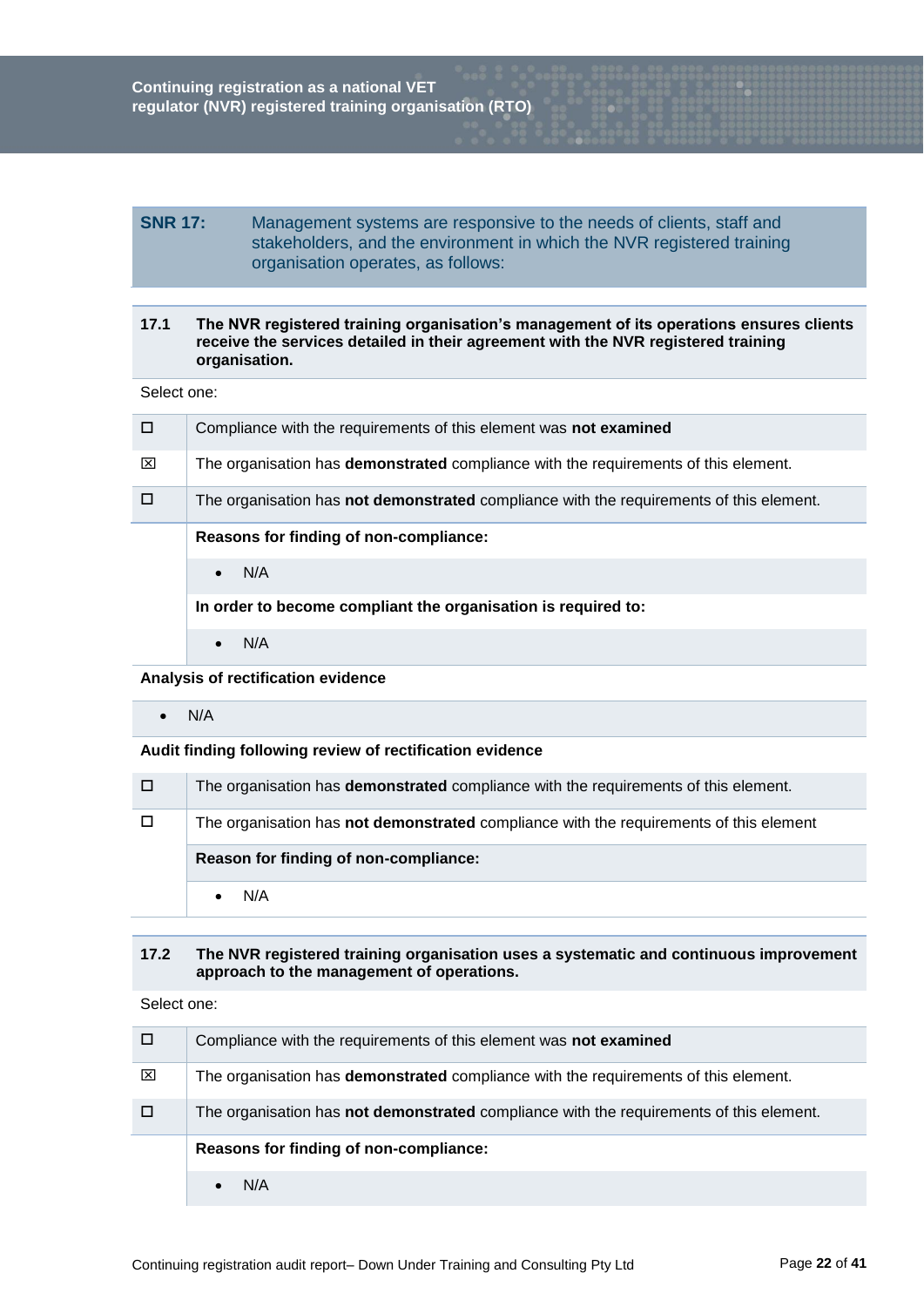**In order to become compliant the organisation is required to:**

 $\bullet$  N/A

## **Analysis of rectification evidence**

 $\bullet$  N/A

## **Audit finding following review of rectification evidence**

| □      | The organisation has <b>demonstrated</b> compliance with the requirements of this element. |
|--------|--------------------------------------------------------------------------------------------|
| $\Box$ | The organisation has not demonstrated compliance with the requirements of this element     |
|        |                                                                                            |
|        | Reason for finding of non-compliance:                                                      |

# **17.3 The NVR registered training organisation monitors training and/or assessment services provided on its behalf to ensure that it complies with all aspects of the VET Quality Framework.**

Select one:

| $\Box$ | Compliance with the requirements of this element was not examined                              |
|--------|------------------------------------------------------------------------------------------------|
| ⊠      | The organisation has <b>demonstrated</b> compliance with the requirements of this element.     |
| □      | The organisation has <b>not demonstrated</b> compliance with the requirements of this element. |
|        | Reasons for finding of non-compliance:                                                         |
|        | N/A<br>$\bullet$                                                                               |
|        | In order to become compliant the organisation is required to:                                  |

 $\bullet$  N/A

**Analysis of rectification evidence**

 $\bullet$  N/A

| □      | The organisation has <b>demonstrated</b> compliance with the requirements of this element. |
|--------|--------------------------------------------------------------------------------------------|
| $\Box$ | The organisation has not demonstrated compliance with the requirements of this element     |
|        |                                                                                            |
|        | Reason for finding of non-compliance:                                                      |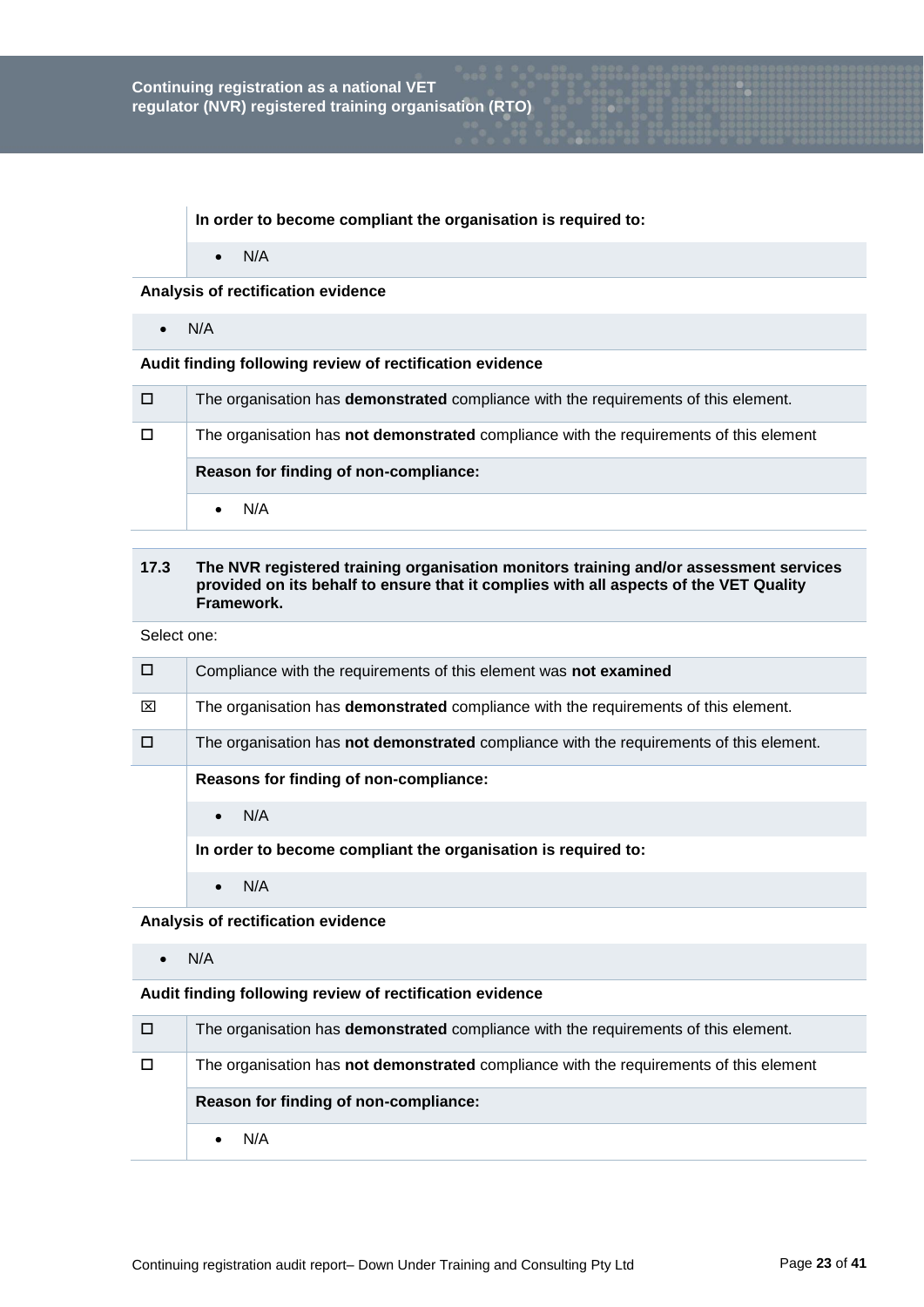# **17.4 The NVR registered training organisation manages records to ensure their accuracy and integrity**

| Select one: |  |
|-------------|--|
|-------------|--|

| $\Box$ | Compliance with the requirements of this element was not examined                              |
|--------|------------------------------------------------------------------------------------------------|
| ⊠      | The organisation has <b>demonstrated</b> compliance with the requirements of this element.     |
| $\Box$ | The organisation has <b>not demonstrated</b> compliance with the requirements of this element. |
|        | Reasons for finding of non-compliance:                                                         |
|        | N/A                                                                                            |
|        | In order to become compliant the organisation is required to:                                  |
|        | N/A                                                                                            |

# **Analysis of rectification evidence**

 $\bullet$  N/A

| □ | The organisation has <b>demonstrated</b> compliance with the requirements of this element. |
|---|--------------------------------------------------------------------------------------------|
| □ | The organisation has not demonstrated compliance with the requirements of this element     |
|   | Reason for finding of non-compliance:                                                      |
|   |                                                                                            |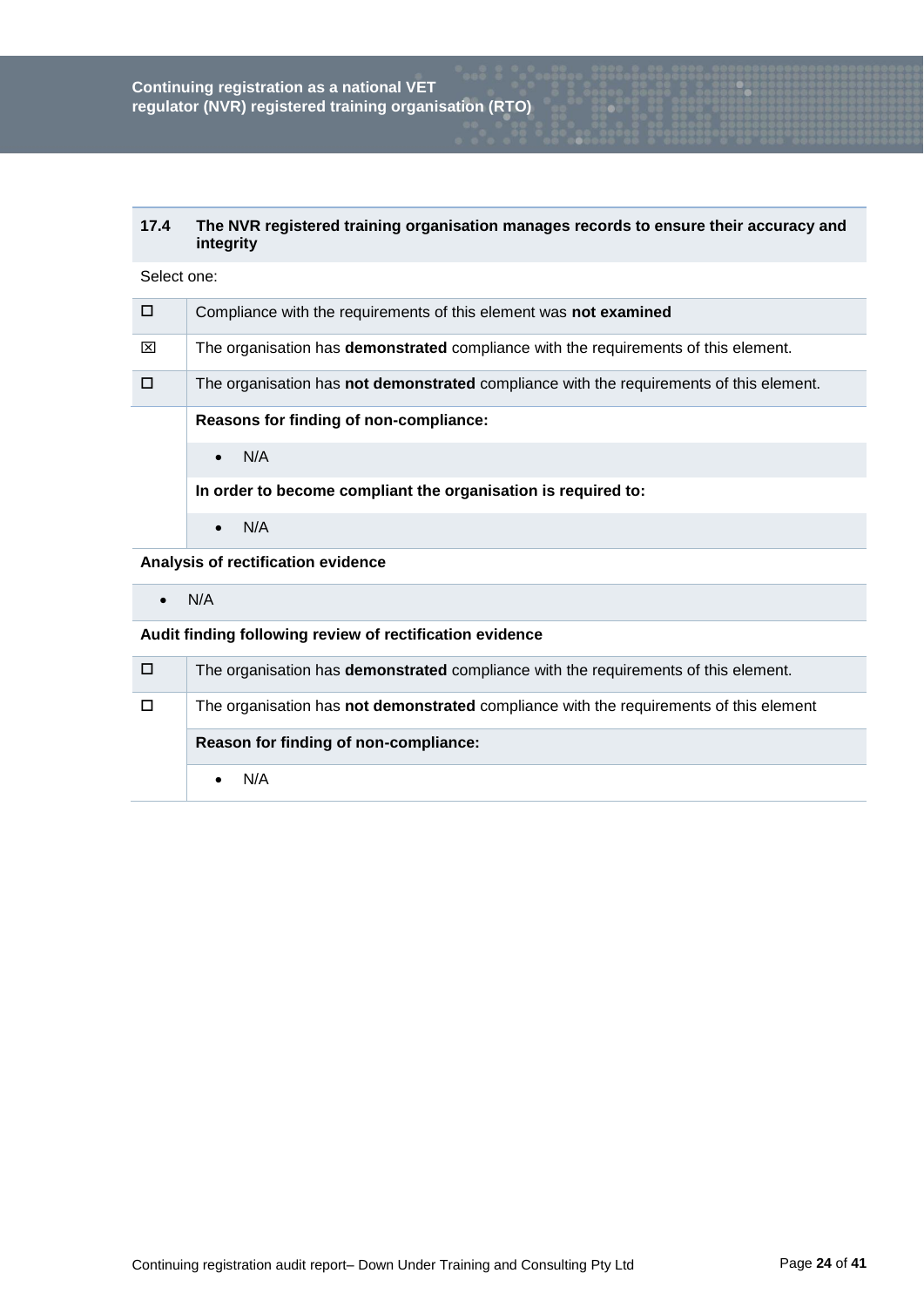# **SNR 18:** The NVR registered training organisation has governance arrangements in place, as follows:

# **18.1 The NVR registered training organisation's Chief Executive must ensure that the NVR registered training organisation complies with the VET Quality Framework. This applies to all of the operations within the NVR registered training organisation's scope of registration, as listed on the National Register.**

Select one:

| $\Box$ | Compliance with the requirements of this element was not examined                                                                                                                                                                                                           |
|--------|-----------------------------------------------------------------------------------------------------------------------------------------------------------------------------------------------------------------------------------------------------------------------------|
| П      | The organisation has <b>demonstrated</b> compliance with the requirements of this element.                                                                                                                                                                                  |
| ⊠      | The organisation has not demonstrated compliance with the requirements of this element.                                                                                                                                                                                     |
|        | Reasons for finding of non-compliance:                                                                                                                                                                                                                                      |
|        | As non-compliances have been identified against other SNR standards as identifed in this<br>$\bullet$<br>report, identifies the CEO has not ensured the RTO's continued compliance with the VET<br><b>Quality Framework.</b>                                                |
|        | In order to become compliant the organisation is required to:                                                                                                                                                                                                               |
|        | No additional rectification is required to be provided to address this non-compliance as<br>$\bullet$<br>the rectification evidence addressing the non-compliances against the other SNR<br>standards should they be identified compliant will address this non-compliance. |

## **Analysis of rectification evidence**

 As the rectification evidence submitted now meets all compliance requirements, the organisation is now also compliant with SNR 18.1.

# **Audit finding following review of rectification evidence**

| ⊠      | The organisation has <b>demonstrated</b> compliance with the requirements of this element.    |
|--------|-----------------------------------------------------------------------------------------------|
| $\Box$ | The organisation has <b>not demonstrated</b> compliance with the requirements of this element |
|        | Reason for finding of non-compliance:                                                         |
|        | N/A                                                                                           |

# **18.2 The NVR registered training organisation must also explicitly demonstrate how it ensures the decision making of senior management is informed by the experiences of its trainers and assessors.**

| □     | Compliance with the requirements of this element was not examined                              |
|-------|------------------------------------------------------------------------------------------------|
| ⊠     | The organisation has <b>demonstrated</b> compliance with the requirements of this element.     |
| / O / | The organisation has <b>not demonstrated</b> compliance with the requirements of this element. |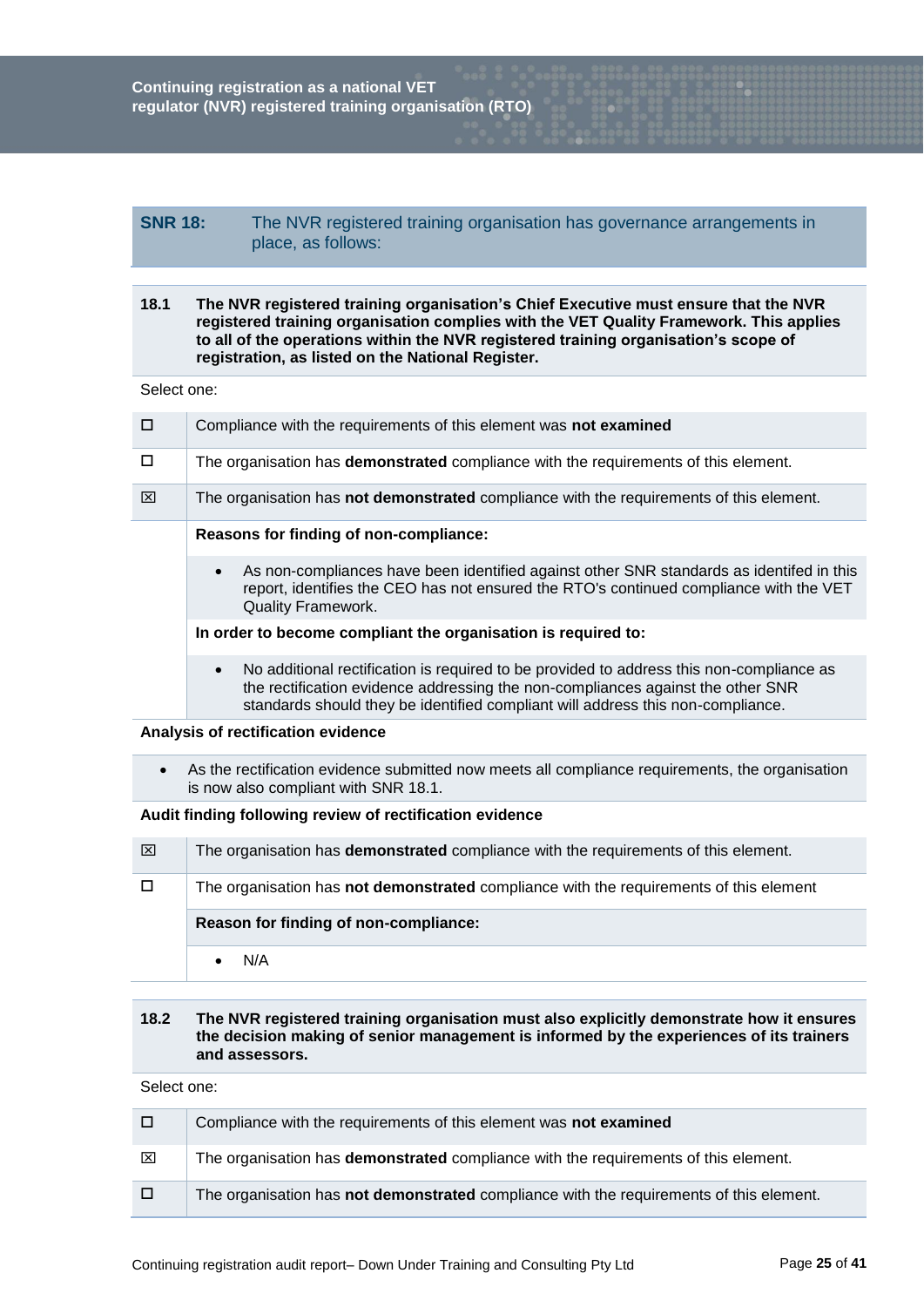**Reasons for finding of non-compliance:**

 $\bullet$  N/A

**In order to become compliant the organisation is required to:**

 $\bullet$  N/A

**Analysis of rectification evidence**

 $\bullet$  N/A

| 70 Z   | The organisation has <b>demonstrated</b> compliance with the requirements of this element.    |
|--------|-----------------------------------------------------------------------------------------------|
| $\Box$ | The organisation has <b>not demonstrated</b> compliance with the requirements of this element |
|        | Reason for finding of non-compliance:                                                         |
|        | N/A                                                                                           |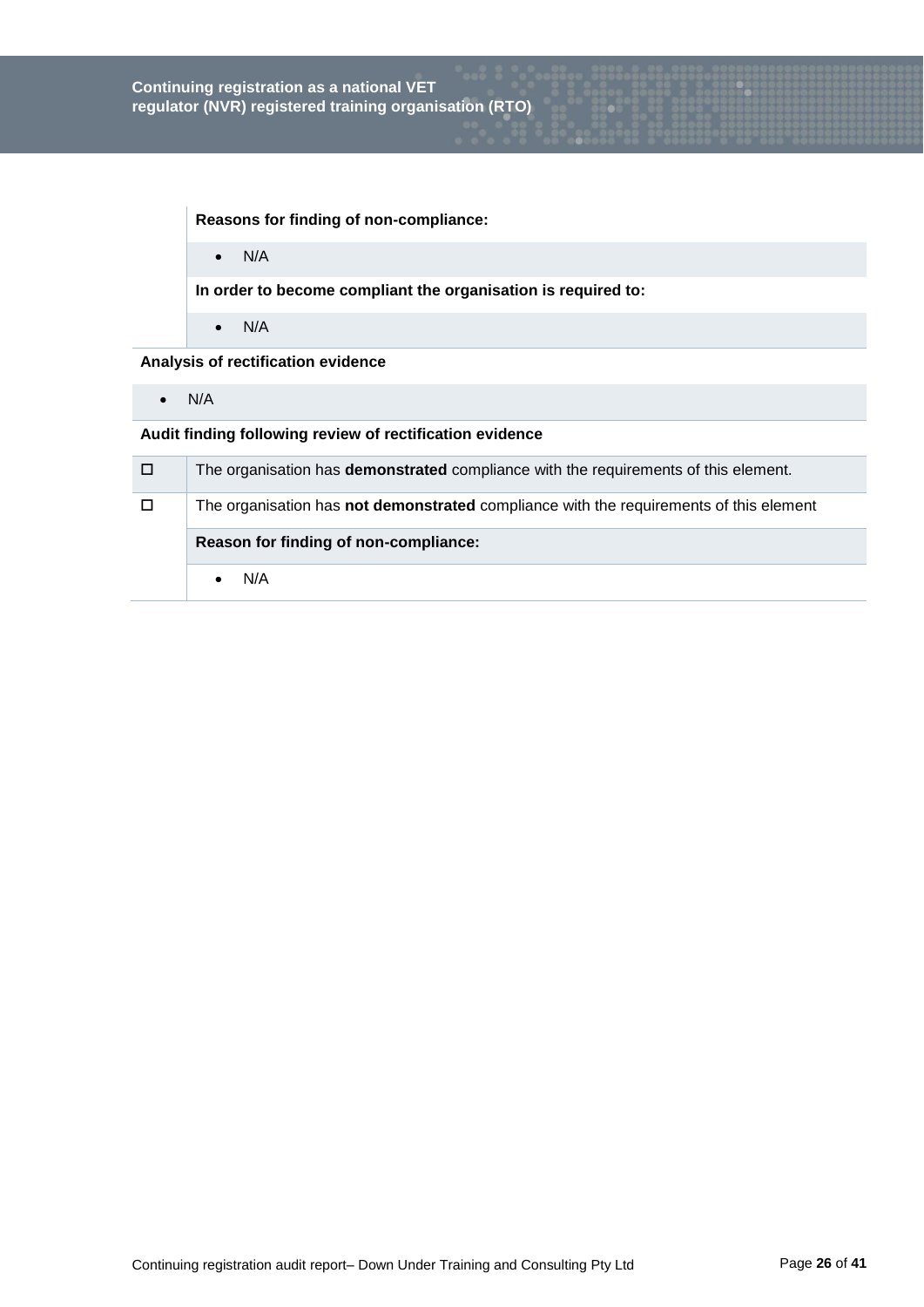# **SNR 19:** Interactions with the National VET Regulator

| 19.1 | The NVR registered training organisation must co-operate with the National VET     |
|------|------------------------------------------------------------------------------------|
|      | <b>Regulator:</b>                                                                  |
|      | (a) in the conduct of audits and the monitoring of its operations;                 |
|      | (b) by providing accurate and timely data relevant to measures of its performance; |
|      | (a) by providing information about significant changes by its operations:          |

- **(c) by providing information about significant changes by its operations;**
- **(d) by providing information about significant changes to its ownership; and**
- **(e) in the retention, archiving, retrieval and transfer of records consistent with National VET Regulator's requirements.**

Select one:

| □ | Compliance with the requirements of this element was not examined                              |
|---|------------------------------------------------------------------------------------------------|
| ⊠ | The organisation has <b>demonstrated</b> compliance with the requirements of this element.     |
| П | The organisation has <b>not demonstrated</b> compliance with the requirements of this element. |
|   | Reasons for finding of non-compliance:                                                         |
|   | N/A<br>$\bullet$                                                                               |
|   | In order to become compliant the organisation is required to:                                  |
|   | N/A<br>$\bullet$                                                                               |

**Analysis of rectification evidence**

 $\bullet$  N/A

| □      | The organisation has <b>demonstrated</b> compliance with the requirements of this element. |
|--------|--------------------------------------------------------------------------------------------|
| $\Box$ | The organisation has not demonstrated compliance with the requirements of this element     |
|        |                                                                                            |
|        | Reason for finding of non-compliance:                                                      |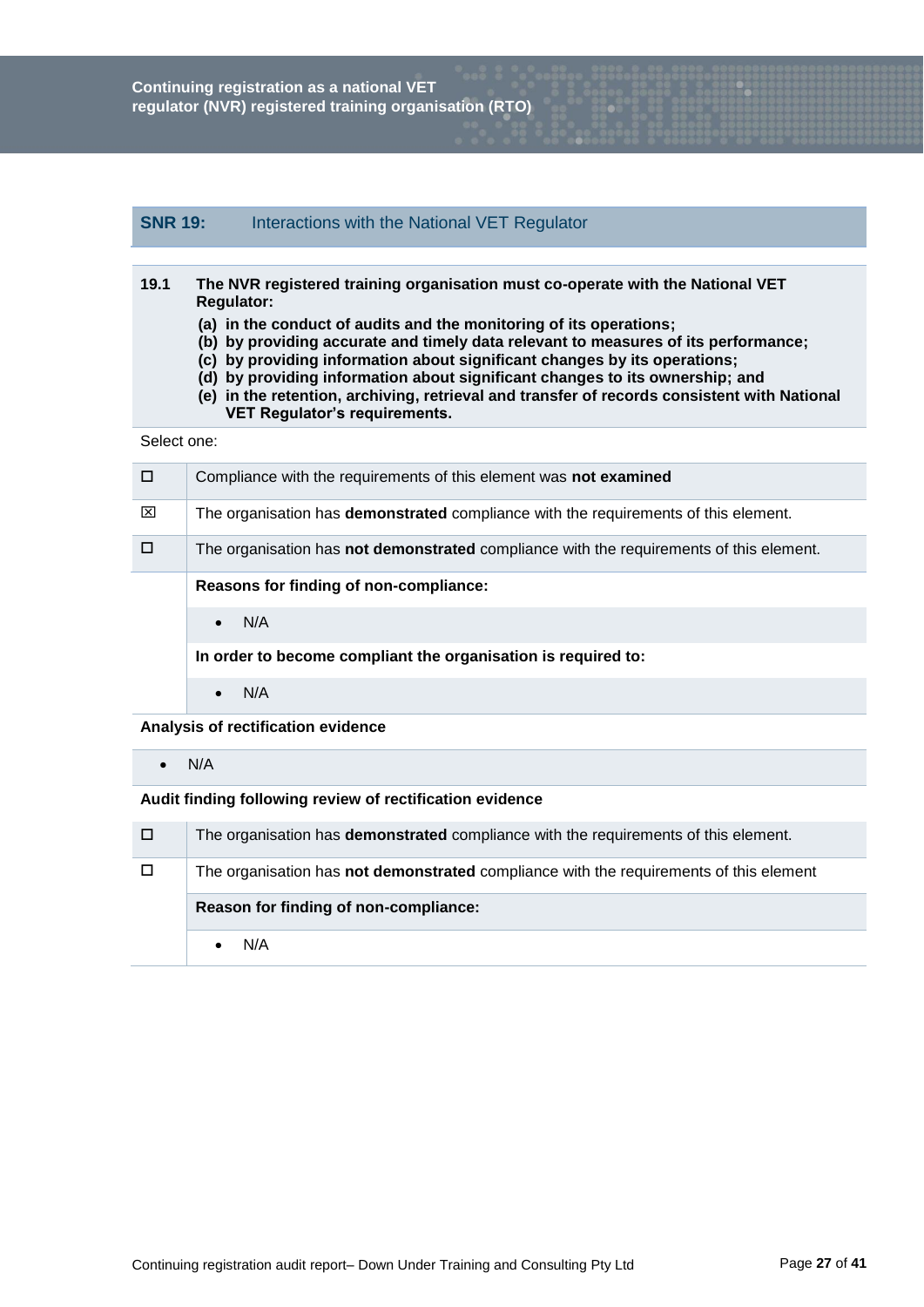# **SNR 20:** Compliance with legislation

## **20.1 The NVR registered training organisation must comply with relevant Commonwealth, State or Territory legislation and regulatory requirements relevant to its operations and its scope of registration.**

Select one:

| $\Box$ | Compliance with the requirements of this element was not examined                       |
|--------|-----------------------------------------------------------------------------------------|
| ⊠      | The organisation has demonstrated compliance with the requirements of this element.     |
|        | The organisation has not demonstrated compliance with the requirements of this element. |
|        | Reasons for finding of non-compliance:                                                  |
|        | N/A<br>$\bullet$                                                                        |
|        | In order to become compliant the organisation is required to:                           |
|        | N/A<br>$\bullet$                                                                        |

## **Analysis of rectification evidence**

 $\bullet$  N/A

## **Audit finding following review of rectification evidence**

| □ | The organisation has <b>demonstrated</b> compliance with the requirements of this element. |
|---|--------------------------------------------------------------------------------------------|
|   | The organisation has not demonstrated compliance with the requirements of this element     |
|   |                                                                                            |
|   | Reason for finding of non-compliance:                                                      |

# **20.2 The NVR registered training organisation must ensure that its staff and clients are fully informed of legislative and regulatory requirements that affect their duties or participation in vocational education and training.**

| □ | Compliance with the requirements of this element was not examined                          |
|---|--------------------------------------------------------------------------------------------|
| ⊠ | The organisation has <b>demonstrated</b> compliance with the requirements of this element. |
|   | The organisation has not demonstrated compliance with the requirements of this element.    |
|   |                                                                                            |
|   | Reasons for finding of non-compliance:                                                     |
|   | N/A<br>$\bullet$                                                                           |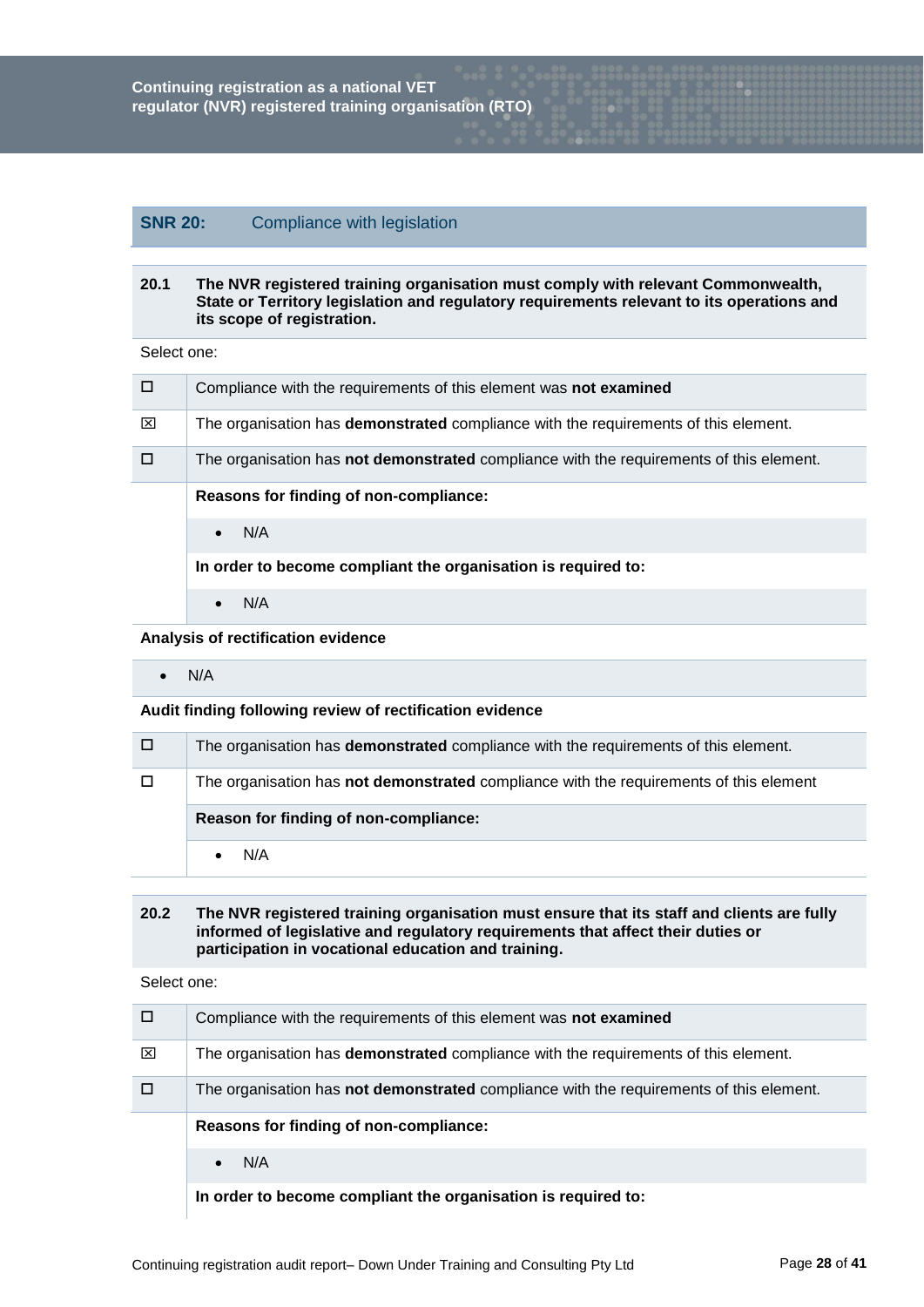# **Analysis of rectification evidence**

 $\bullet$  N/A

| $\Box$ | The organisation has <b>demonstrated</b> compliance with the requirements of this element. |
|--------|--------------------------------------------------------------------------------------------|
| $\Box$ | The organisation has not demonstrated compliance with the requirements of this element     |
|        |                                                                                            |
|        | Reason for finding of non-compliance:                                                      |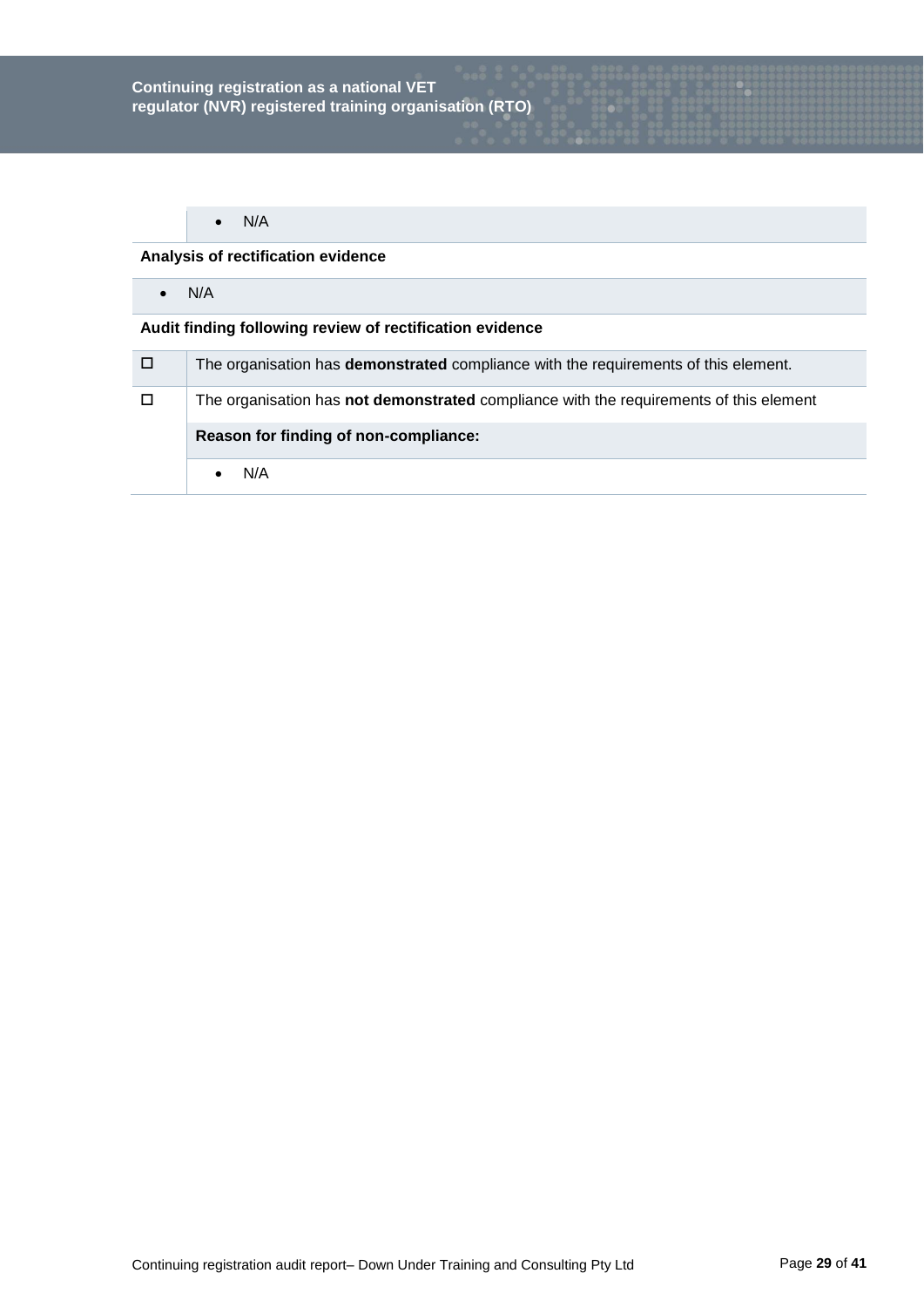# **SNR 21:** Insurance

## **21.1 The NVR registered training organisation must hold public liability insurance throughout its registration period.**

Select one:

| $\Box$ | Compliance with the requirements of this element was not examined                              |
|--------|------------------------------------------------------------------------------------------------|
| ⊠      | The organisation has <b>demonstrated</b> compliance with the requirements of this element.     |
| $\Box$ | The organisation has <b>not demonstrated</b> compliance with the requirements of this element. |
|        | Reasons for finding of non-compliance:                                                         |
|        | N/A<br>$\bullet$                                                                               |
|        | In order to become compliant the organisation is required to:                                  |
|        | N/A<br>$\bullet$                                                                               |
|        |                                                                                                |

**Analysis of rectification evidence**

 $\bullet$  N/A

| 70 K   | The organisation has <b>demonstrated</b> compliance with the requirements of this element. |
|--------|--------------------------------------------------------------------------------------------|
| $\Box$ | The organisation has not demonstrated compliance with the requirements of this element     |
|        | Reason for finding of non-compliance:                                                      |
|        |                                                                                            |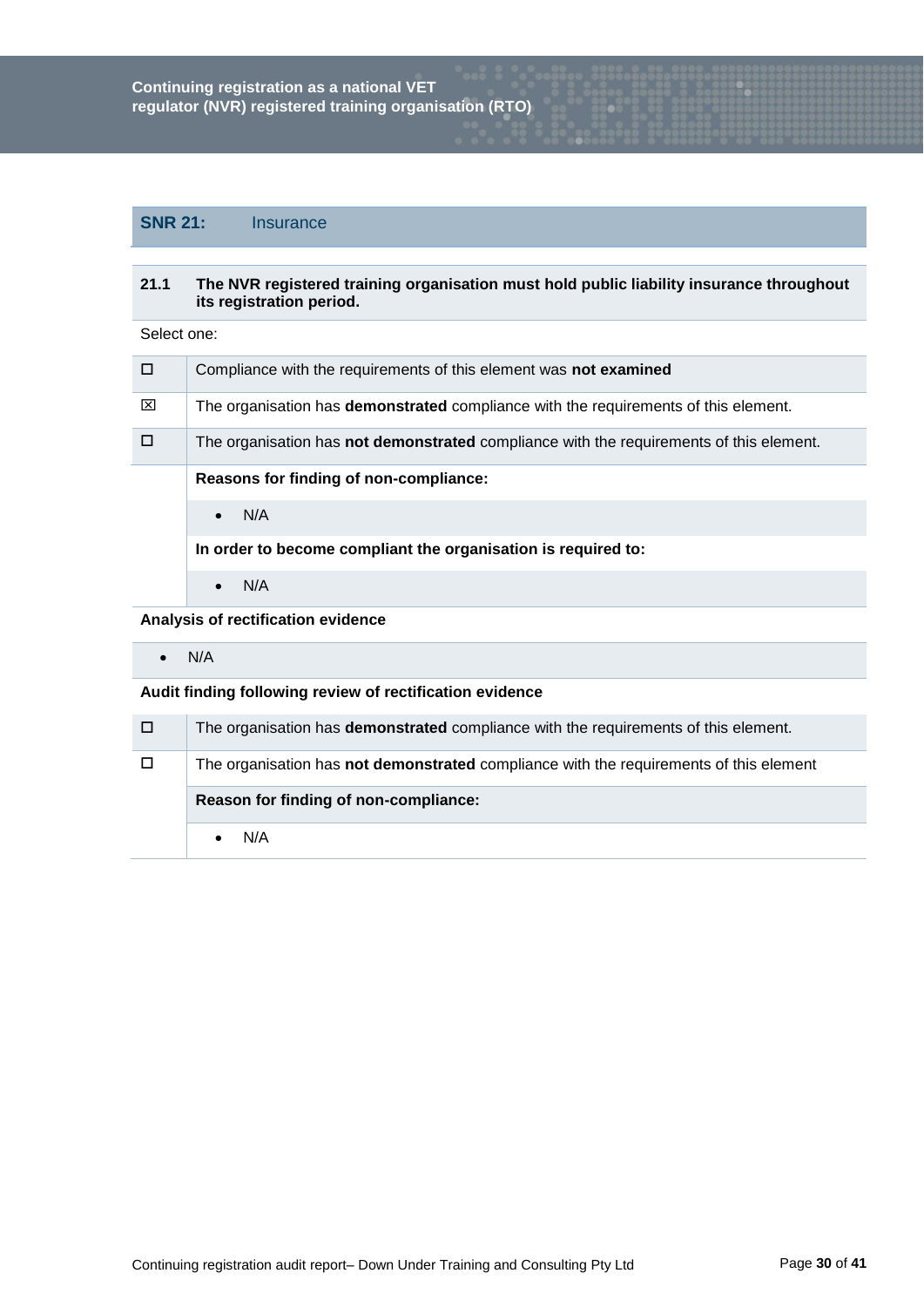# **SNR 22:** Financial management

## **22.1 The NVR registered training organisation must be able to demonstrate to the National VET Regulator, on request, that it is financially viable at all times during the period of its registration.**

Select one:

| п | Compliance with the requirements of this element was not examined                          |
|---|--------------------------------------------------------------------------------------------|
| ⊠ | The organisation has <b>demonstrated</b> compliance with the requirements of this element. |
| □ | The organisation has not demonstrated compliance with the requirements of this element.    |
|   | Reasons for finding of non-compliance:                                                     |
|   | N/A<br>$\bullet$                                                                           |
|   | In order to become compliant the organisation is required to:                              |
|   | N/A<br>$\bullet$                                                                           |

**Analysis of rectification evidence**

 $\bullet$  N/A

**Audit finding following review of rectification evidence**

| □ | The organisation has <b>demonstrated</b> compliance with the requirements of this element. |
|---|--------------------------------------------------------------------------------------------|
|   | The organisation has not demonstrated compliance with the requirements of this element     |
|   |                                                                                            |
|   | Reason for finding of non-compliance:                                                      |

| 22.2 | The NVR registered training organisation must provide the following fee information to<br>each client:                                                                                                                                                |
|------|-------------------------------------------------------------------------------------------------------------------------------------------------------------------------------------------------------------------------------------------------------|
|      | (a) the total amount of all fees including course fees, administration fees, materials fees<br>and any other charges;                                                                                                                                 |
|      | (b) payment terms, including the timing and amount of fees to be paid and any non-<br>refundable deposit/administration fee;                                                                                                                          |
|      | (c) the nature of the guarantee given by the NVR registered training organisation to<br>complete the training and/or assessment once the student has commenced study in<br>their chosen qualification or course;                                      |
|      | (d) the fees and charges for additional services, including such items as issuance of a<br>replacement qualification testamur and the options available to students who are<br>deemed not yet competent on completion of training and assessment; and |
|      | (e) the organisation's refund policy.                                                                                                                                                                                                                 |

| □ | Compliance with the requirements of this element was not examined |
|---|-------------------------------------------------------------------|
|   |                                                                   |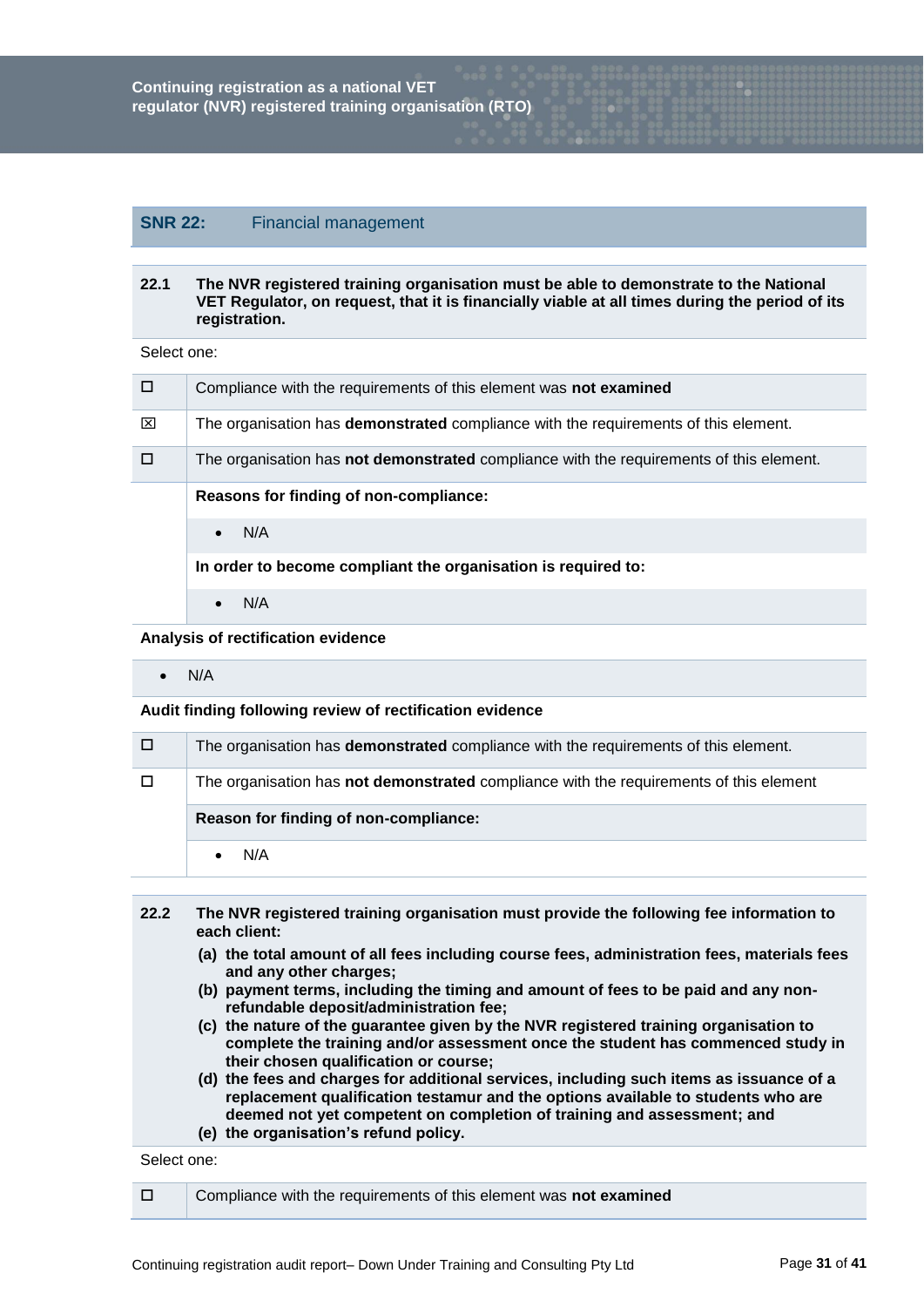| ⊠ | The organisation has <b>demonstrated</b> compliance with the requirements of this element. |
|---|--------------------------------------------------------------------------------------------|
| П | The organisation has not demonstrated compliance with the requirements of this element.    |
|   | Reasons for finding of non-compliance:                                                     |
|   | N/A<br>$\bullet$                                                                           |
|   | In order to become compliant the organisation is required to:                              |
|   | N/A                                                                                        |

**Analysis of rectification evidence**

 $\bullet$  N/A

**Audit finding following review of rectification evidence**

| o      | The organisation has <b>demonstrated</b> compliance with the requirements of this element.    |
|--------|-----------------------------------------------------------------------------------------------|
| $\Box$ | The organisation has <b>not demonstrated</b> compliance with the requirements of this element |
|        | Reason for finding of non-compliance:                                                         |
|        |                                                                                               |

- **22.3 Where the NVR registered training organisation collects student fees in advance it must ensure it complies with one of the following acceptable options:**
	- **(a) (Option 1) the NVR registered training organisation is administered by a state, territory or Commonwealth government agency**
	- **(b) (Option 2) the NVR registered training organisation holds current membership of an approved Tuition Assurance Scheme [Not available]**
	- **(c) (Option 3) the NVR registered training organisation may accept payment of no more than \$1000 from each individual student prior to the commencement of the course. Following course commencement, the NVR registered training organisation may require payment of additional fees in advance from the student but only such that at any given time, the total amount required to be paid which is attributable to tuition or other services yet to be delivered to the student does not exceed \$1,500**
	- **(d) (Option 4) the NVR registered training organisation holds an unconditional financial guarantee from a bank operating in Australia for no less than the full amount of funds held by the NVR registered training organisation which are prepayments from students (or future students) for tuition to be provided by the NVR registered training organisation to those students**
	- **(e) (Option 5) the NVR registered training organisation has alternative fee protection measures of equal rigour approved by the National VET Regulator. [Option not available]**

Fee protection option/s nominated by organisation:

| $\Box$ Not applicable |                                                                   | $\Box$ Option 1                                                                     | Option 2 | ⊠ Option 3 | $\Box$ Option 4 | Option 5 |
|-----------------------|-------------------------------------------------------------------|-------------------------------------------------------------------------------------|----------|------------|-----------------|----------|
| Select one:           |                                                                   |                                                                                     |          |            |                 |          |
| $\Box$                | Compliance with the requirements of this element was not examined |                                                                                     |          |            |                 |          |
| $\boxtimes$           |                                                                   | The organisation has demonstrated compliance with the requirements of this element. |          |            |                 |          |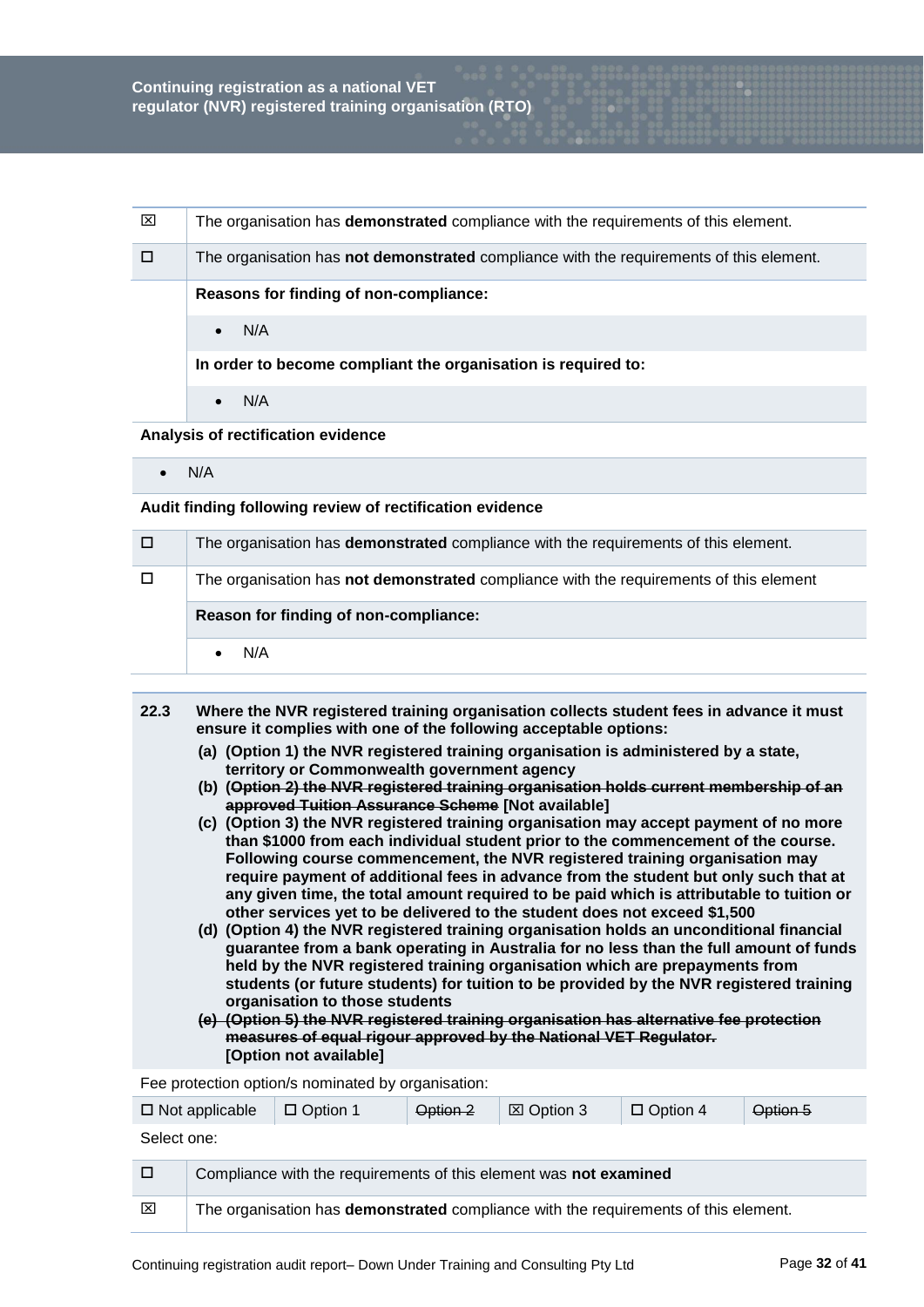| □                                  | The organisation has <b>not demonstrated</b> compliance with the requirements of this element. |
|------------------------------------|------------------------------------------------------------------------------------------------|
|                                    | Reasons for finding of non-compliance:                                                         |
|                                    | N/A<br>$\bullet$                                                                               |
|                                    | In order to become compliant the organisation is required to:                                  |
|                                    | N/A<br>$\bullet$                                                                               |
| Analysis of rectification evidence |                                                                                                |

 $\bullet$  N/A

| $\Box$ | The organisation has <b>demonstrated</b> compliance with the requirements of this element.    |  |
|--------|-----------------------------------------------------------------------------------------------|--|
| $\Box$ | The organisation has <b>not demonstrated</b> compliance with the requirements of this element |  |
|        | Reason for finding of non-compliance:                                                         |  |
|        |                                                                                               |  |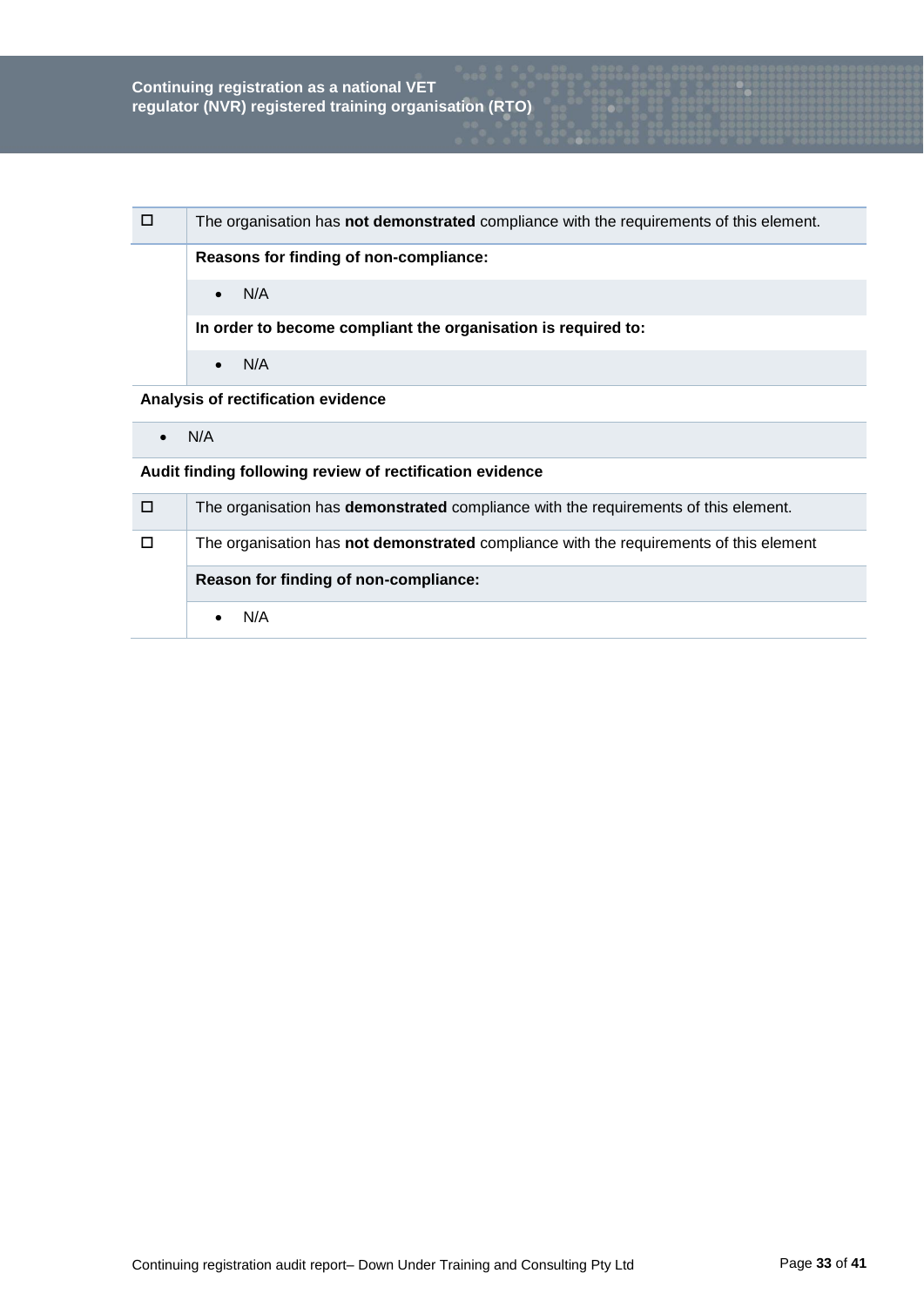# **SNR 23:** Certification, issuing and recognition of qualifications & statements of attainment

- **23.1 The NVR registered training organisation must issue to persons whom it has assessed as competent in accordance with the requirements of the Training Package or VET accredited course, a VET qualification or VET statement of attainment (as appropriate) that:**
	- **(a) meets the Australian Qualifications Framework (AQF) requirements;**
	- **(b) identifies the NVR registered training organisation by its national provider number from the National Register; and**
	- **(c) includes the NRT logo in accordance with its current conditions of use.**

#### Select one:

| п | Compliance with the requirements of this element was not examined                          |
|---|--------------------------------------------------------------------------------------------|
| ⊠ | The organisation has <b>demonstrated</b> compliance with the requirements of this element. |
| П | The organisation has not demonstrated compliance with the requirements of this element.    |
|   | Reasons for finding of non-compliance:                                                     |
|   | N/A<br>$\bullet$                                                                           |
|   | In order to become compliant the organisation is required to:                              |
|   | N/A                                                                                        |

#### **Analysis of rectification evidence**

 $\bullet$  N/A

## **Audit finding following review of rectification evidence**

| 0      | The organisation has <b>demonstrated</b> compliance with the requirements of this element. |  |  |
|--------|--------------------------------------------------------------------------------------------|--|--|
| $\Box$ | The organisation has not demonstrated compliance with the requirements of this element     |  |  |
|        | Reason for finding of non-compliance:                                                      |  |  |
|        |                                                                                            |  |  |

#### **23.2 The NVR registered training organisation must recognise the AQF qualifications and statements of attainment issued by any other RTO.**

|   | Reasons for finding of non-compliance:                                                     |
|---|--------------------------------------------------------------------------------------------|
| □ | The organisation has not demonstrated compliance with the requirements of this element.    |
| ⊠ | The organisation has <b>demonstrated</b> compliance with the requirements of this element. |
| □ | Compliance with the requirements of this element was not examined                          |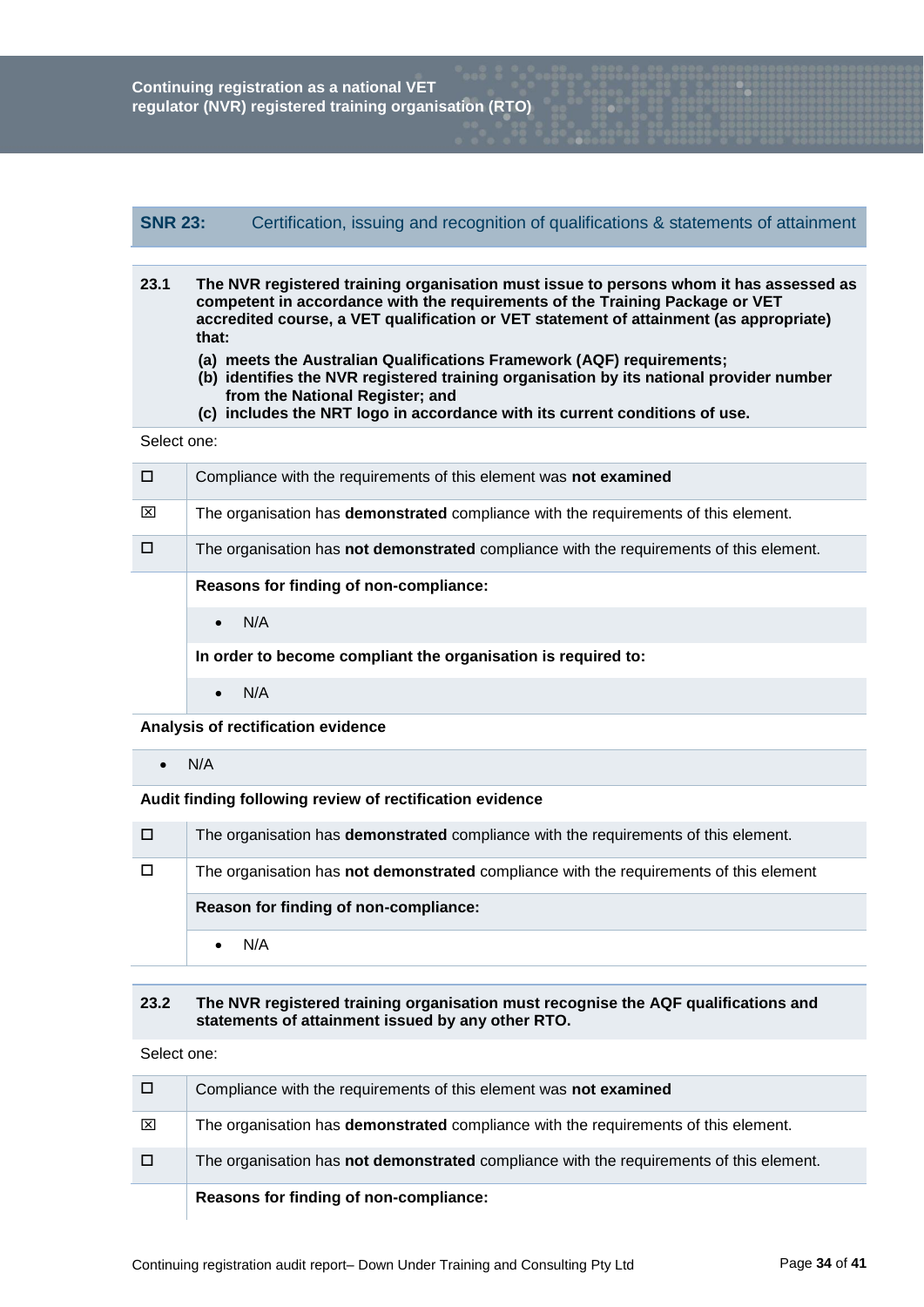$\bullet$  N/A

**In order to become compliant the organisation is required to:**

 $\bullet$  N/A

**Analysis of rectification evidence**

 $\bullet$  N/A

# **Audit finding following review of rectification evidence**

| $\Box$ | The organisation has <b>demonstrated</b> compliance with the requirements of this element. |  |  |
|--------|--------------------------------------------------------------------------------------------|--|--|
| □      | The organisation has not demonstrated compliance with the requirements of this element     |  |  |
|        | Reason for finding of non-compliance:                                                      |  |  |
|        | N/A                                                                                        |  |  |

# **23.3 The NVR registered training organisation must retain client records of attainment of units of competency and qualifications for a period of 30 years.**

Select one:

| □ | Compliance with the requirements of this element was not examined                              |
|---|------------------------------------------------------------------------------------------------|
| ⊠ | The organisation has <b>demonstrated</b> compliance with the requirements of this element.     |
| □ | The organisation has <b>not demonstrated</b> compliance with the requirements of this element. |
|   | Reasons for finding of non-compliance:                                                         |
|   | N/A                                                                                            |
|   | In order to become compliant the organisation is required to:                                  |
|   | N/A                                                                                            |

## **Analysis of rectification evidence**

 $\bullet$  N/A

| □      | The organisation has <b>demonstrated</b> compliance with the requirements of this element.    |  |  |
|--------|-----------------------------------------------------------------------------------------------|--|--|
| $\Box$ | The organisation has <b>not demonstrated</b> compliance with the requirements of this element |  |  |
|        | Reason for finding of non-compliance:                                                         |  |  |
|        |                                                                                               |  |  |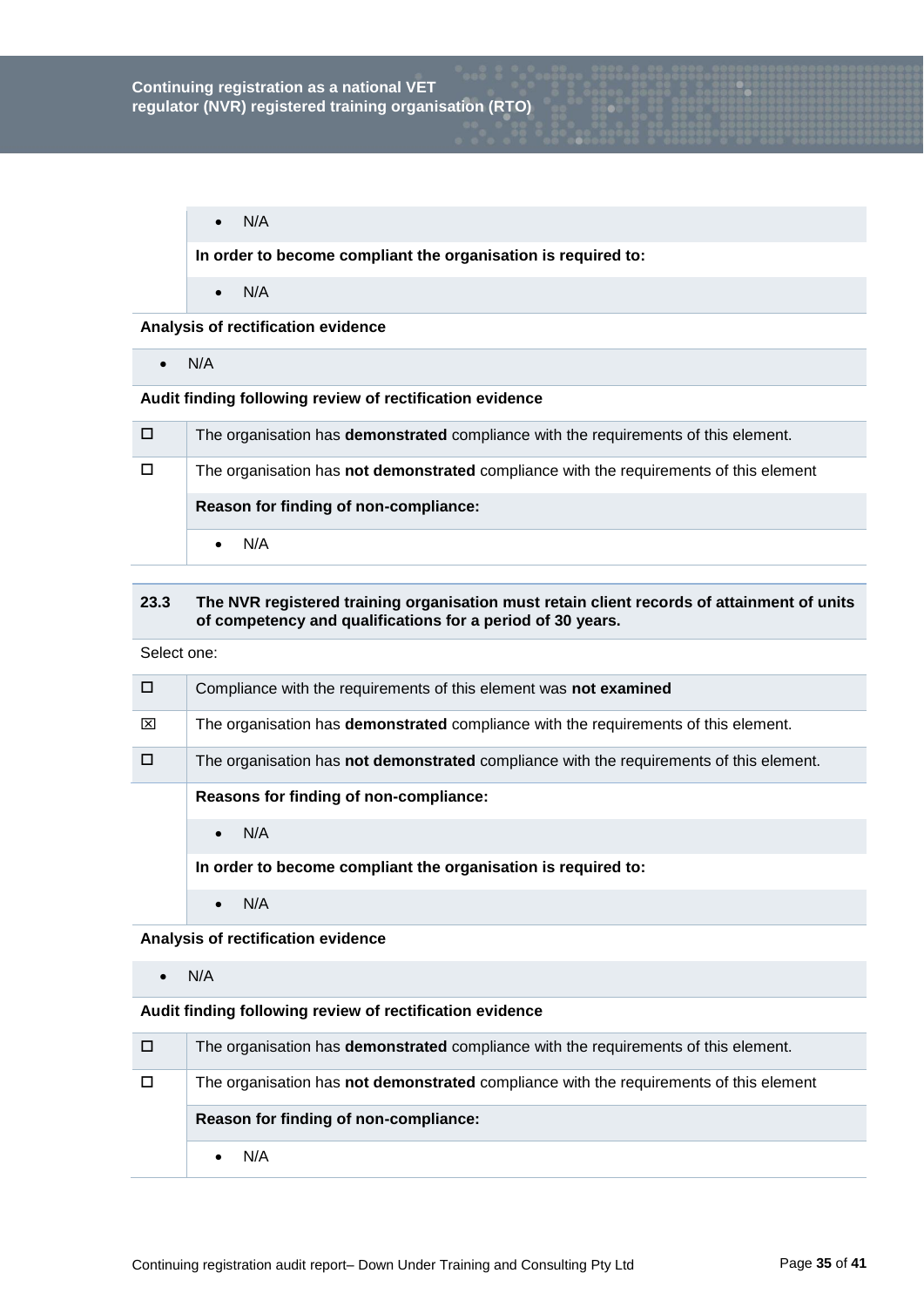#### **23.4 The NVR registered training organisation must provide returns of its client records of attainment of units of competence and qualifications to the National VET Regulator on a regular basis, as determined by the National VET Regulator.**

#### Select one:

| П | Compliance with the requirements of this element was not examined                              |
|---|------------------------------------------------------------------------------------------------|
| ⊠ | The organisation has <b>demonstrated</b> compliance with the requirements of this element.     |
|   | The organisation has <b>not demonstrated</b> compliance with the requirements of this element. |
|   | Reasons for finding of non-compliance:                                                         |
|   | N/A<br>$\bullet$                                                                               |
|   | In order to become compliant the organisation is required to:                                  |
|   | N/A                                                                                            |

**Analysis of rectification evidence**

 $\bullet$  N/A

**Audit finding following review of rectification evidence**

| □      | The organisation has <b>demonstrated</b> compliance with the requirements of this element. |  |  |
|--------|--------------------------------------------------------------------------------------------|--|--|
| $\Box$ | The organisation has not demonstrated compliance with the requirements of this element     |  |  |
|        | Reason for finding of non-compliance:                                                      |  |  |
|        | N/A                                                                                        |  |  |

## **23.5 The NVR registered training organisation must meet the requirements for implementation of a national unique student identifier.**

Select one:

| □ | Compliance with the requirements of this element was not examined                          |
|---|--------------------------------------------------------------------------------------------|
| ⊠ | The organisation has <b>demonstrated</b> compliance with the requirements of this element. |
|   | The organisation has not demonstrated compliance with the requirements of this element.    |
|   | Reasons for finding of non-compliance:                                                     |
|   | N/A<br>$\bullet$                                                                           |
|   | In order to become compliant the organisation is required to:                              |
|   | N/A                                                                                        |

**Analysis of rectification evidence**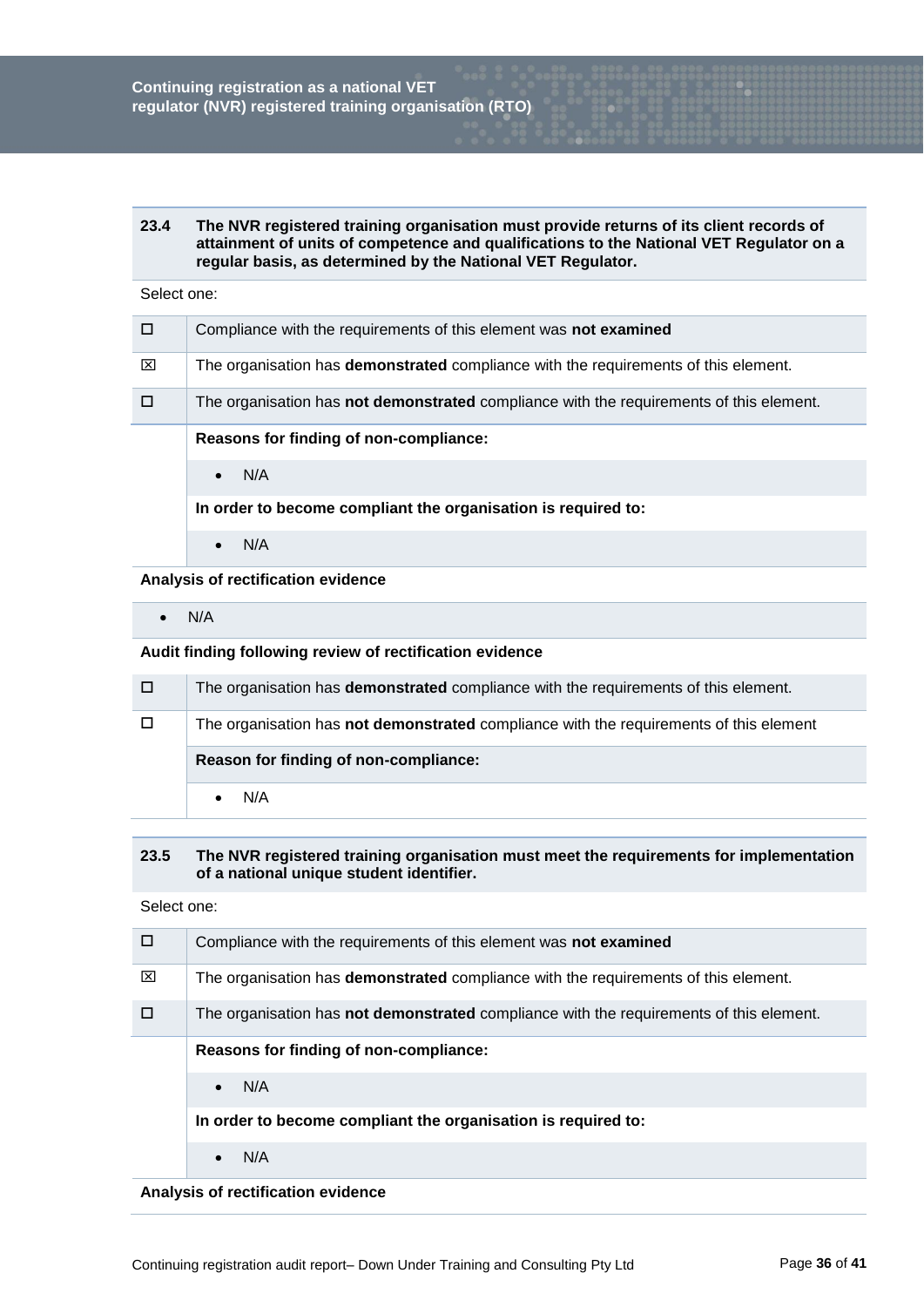# $\bullet$  N/A

| / O /  | The organisation has <b>demonstrated</b> compliance with the requirements of this element. |
|--------|--------------------------------------------------------------------------------------------|
| $\Box$ | The organisation has not demonstrated compliance with the requirements of this element     |
|        | Reason for finding of non-compliance:                                                      |
|        | N/A                                                                                        |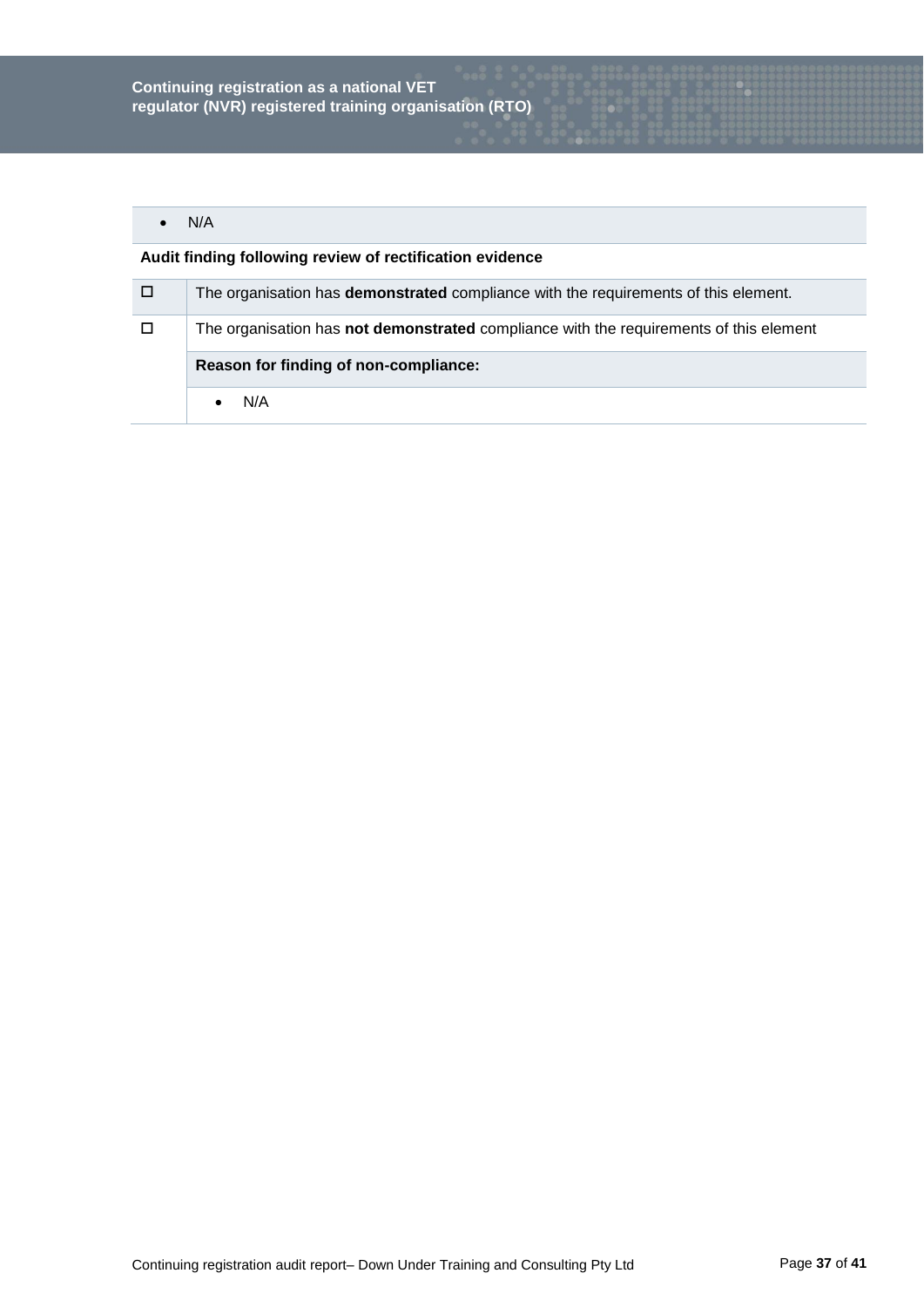# **SNR 24:** Accuracy and integrity of marketing

## **24.1 The NVR registered training organisation must ensure its marketing and advertising of AQF and VET qualifications to prospective clients is ethical, accurate and consistent with its scope of registration.**

Select one:

| □ | Compliance with the requirements of this element was not examined                              |
|---|------------------------------------------------------------------------------------------------|
| ⊠ | The organisation has <b>demonstrated</b> compliance with the requirements of this element.     |
| □ | The organisation has <b>not demonstrated</b> compliance with the requirements of this element. |
|   | Reasons for finding of non-compliance:                                                         |
|   | N/A<br>$\bullet$                                                                               |
|   | In order to become compliant the organisation is required to:                                  |
|   | N/A<br>$\bullet$                                                                               |

# **Analysis of rectification evidence**

 $\bullet$  N/A

# **Audit finding following review of rectification evidence**

| $\Box$ | The organisation has <b>demonstrated</b> compliance with the requirements of this element. |
|--------|--------------------------------------------------------------------------------------------|
|        | The organisation has not demonstrated compliance with the requirements of this element     |
|        |                                                                                            |
|        | Reason for finding of non-compliance:                                                      |

# **24.2 The NVR registered training organisation must use the NRT logo only in accordance with its conditions of use.**

| п | Compliance with the requirements of this element was not examined                              |
|---|------------------------------------------------------------------------------------------------|
| ⊠ | The organisation has <b>demonstrated</b> compliance with the requirements of this element.     |
| п | The organisation has <b>not demonstrated</b> compliance with the requirements of this element. |
|   | Reasons for finding of non-compliance:                                                         |
|   | N/A                                                                                            |
|   | In order to become compliant the organisation is required to:                                  |
|   | N/A                                                                                            |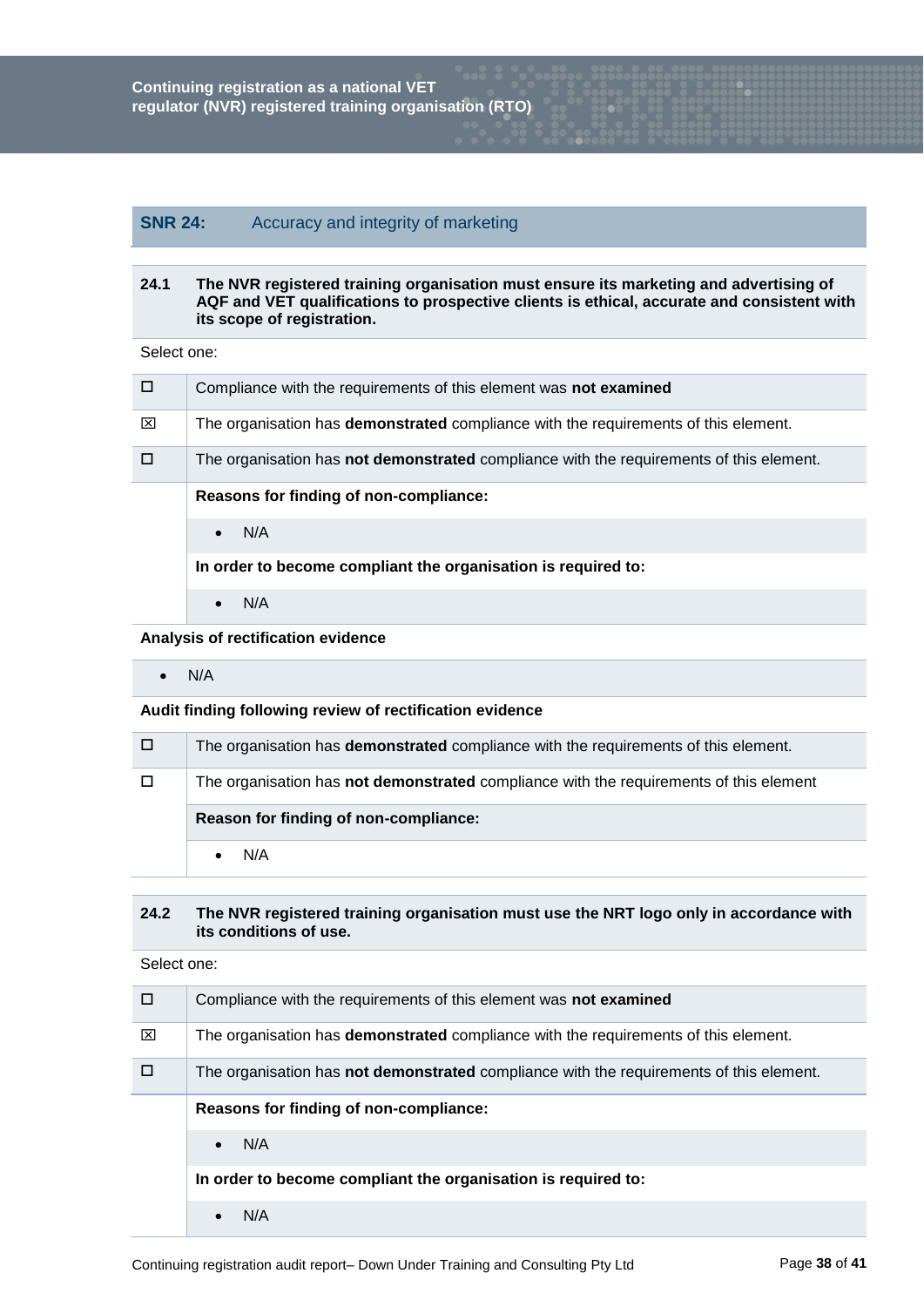# **Analysis of rectification evidence**

 $\bullet$  N/A

| □      | The organisation has <b>demonstrated</b> compliance with the requirements of this element. |
|--------|--------------------------------------------------------------------------------------------|
| $\Box$ | The organisation has not demonstrated compliance with the requirements of this element     |
|        |                                                                                            |
|        | Reason for finding of non-compliance:                                                      |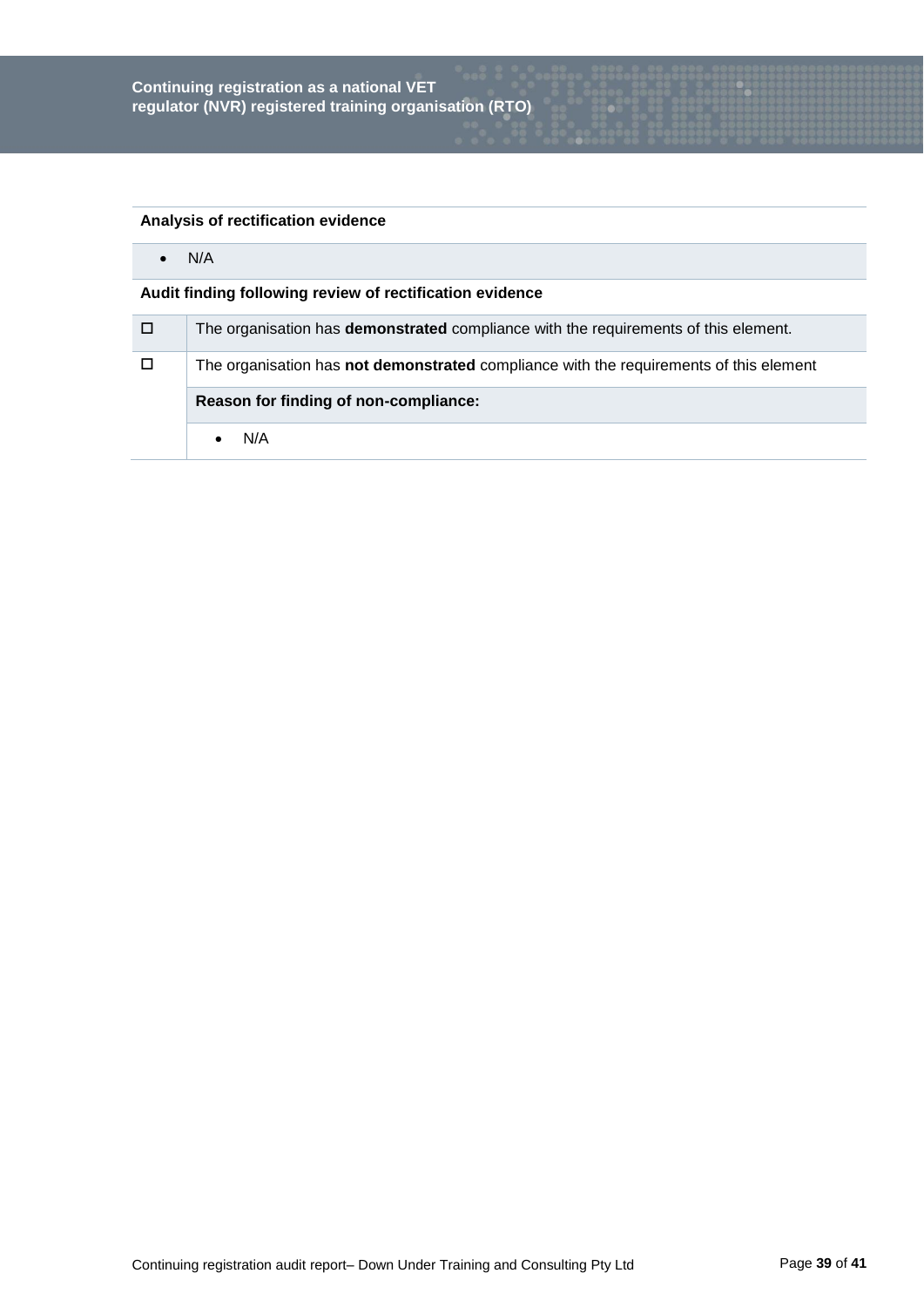# **SNR 25:** Transition to Training Packages/expiry of VET accredited courses

## **25.1 The NVR registered training organisation must manage the transition from superseded Training Packages within 12 months of their publication on the National Register so that it delivers only currently endorsed Training Packages.**

Select one:

| $\Box$ | Compliance with the requirements of this element was not examined                          |
|--------|--------------------------------------------------------------------------------------------|
| ⊠      | The organisation has <b>demonstrated</b> compliance with the requirements of this element. |
| П      | The organisation has not demonstrated compliance with the requirements of this element.    |
|        | Reasons for finding of non-compliance:                                                     |
|        | N/A<br>$\bullet$                                                                           |
|        | In order to become compliant the organisation is required to:                              |
|        | N/A<br>$\bullet$                                                                           |

# **Analysis of rectification evidence**

 $\bullet$  N/A

## **Audit finding following review of rectification evidence**

| □ | The organisation has <b>demonstrated</b> compliance with the requirements of this element. |
|---|--------------------------------------------------------------------------------------------|
|   | The organisation has not demonstrated compliance with the requirements of this element     |
|   |                                                                                            |
|   | Reason for finding of non-compliance:                                                      |

# **25.2 The NVR registered training organisation must manage the transition from superseded VET accredited courses so that it delivers only currently endorsed Training Packages or currently VET accredited courses.**

| □ | Compliance with the requirements of this element was not examined                          |
|---|--------------------------------------------------------------------------------------------|
| ⊠ | The organisation has <b>demonstrated</b> compliance with the requirements of this element. |
|   | The organisation has not demonstrated compliance with the requirements of this element.    |
|   | Reasons for finding of non-compliance:                                                     |
|   | N/A<br>$\bullet$                                                                           |
|   | In order to become compliant the organisation is required to:                              |